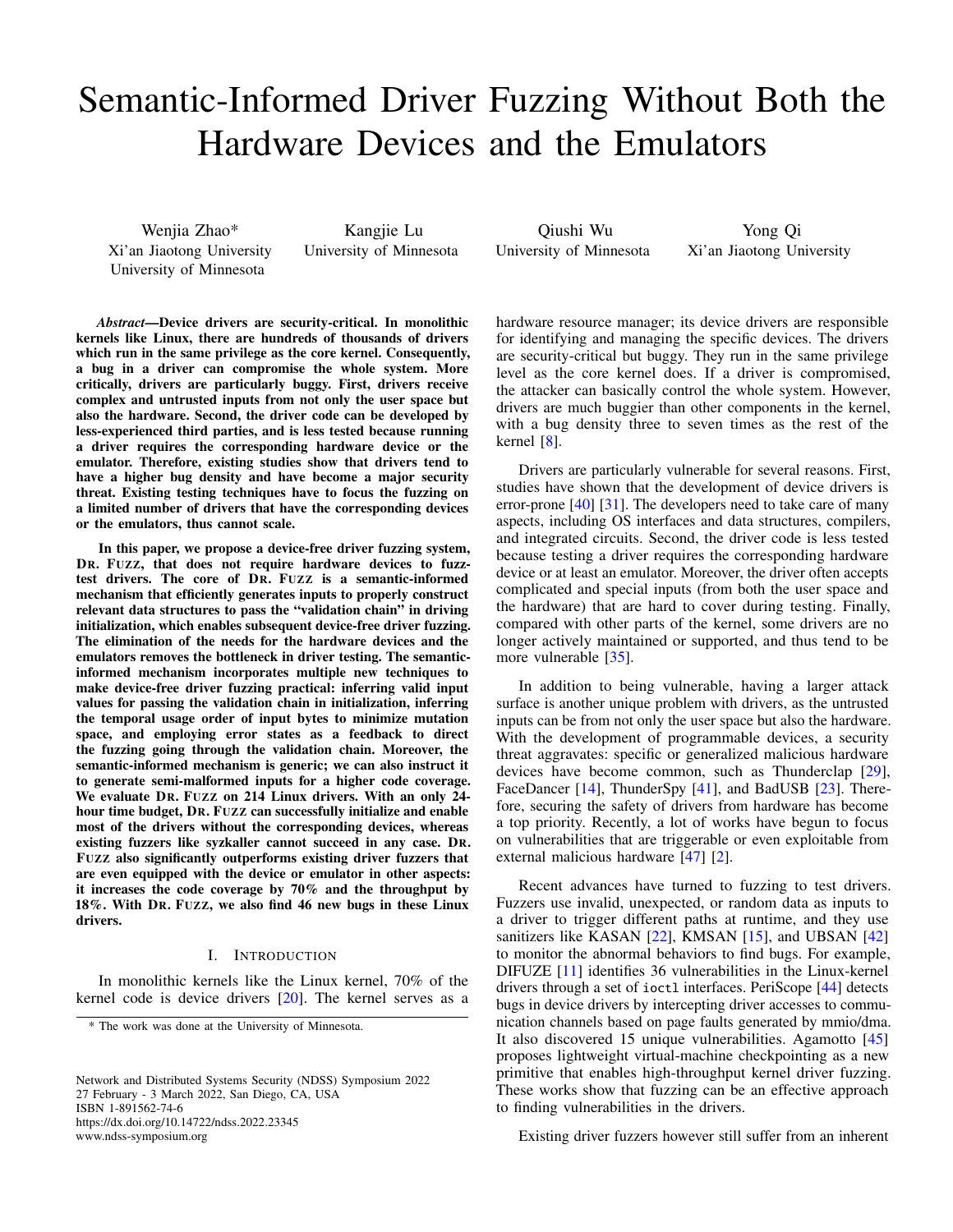limitation—*requiring the hardware device or an emulator*. The kernel supports many devices, e.g., there are more than 13,000 PCI devices alone [\[34\]](#page-14-8). Testing drivers with the corresponding devices or emulators have clear shortcomings. If it uses the hardware to support the driver fuzzing, both the hardware cost and the time cost for operating the hardware can be very high. If it uses an emulator, such as QEMU [\[6\]](#page-12-1), it cannot scale: existing emulators only provide emulation for a limited number of devices. For example, there are less than 130 PCI devices in QEMU according to our study. Meanwhile, extensive manual efforts are required to build the emulators for the unsupported devices. Although protocol reverse engineering techniques [\[7,](#page-12-2) [12,](#page-13-8) [25\]](#page-13-9) can help by automatically extracting the format specification so as to assist the emulation, they typically target a specific application due to the complexity. More importantly, hardware devices or emulators may generate too well-formed inputs that cannot broadly trigger vulnerabilities that can only be caused by malformed inputs [\[29\]](#page-13-2) [\[14\]](#page-13-3) [\[41\]](#page-14-3) [\[23\]](#page-13-4).

In this paper, we propose a novel *device-free* driver fuzzer, DR. FUZZ, that addresses the limitations of existing driver fuzzers. Through a characterization study of drivers, we observe that they follow the Linux kernel device model (LKDM), and the running of a driver requires a successful initialization of the related data structures. More importantly, the initialization process is essentially *validation chains* (code paths leading to successful initialization) that read, check, and sometimes use a number of inputs from the devices. Therefore, passing the validation chains implies a successful initialization, which will enable the driver and subsequent normal fuzzing. Based on this observation, we propose to automatically create "driver initializers" that properly construct the device-related data structures to pass the validation chains. The core is a semanticinformed mechanism that infers various classes of semantic information to efficiently generate valid inputs for succeeding the validation. DR. FUZZ's approach is fully automated and thus can scale; also, it does not require any hardware supports. Developers, maintainers, and users can readily use DR. FUZZ for testing drivers. The elimination of the needs for hardware devices and emulators removes a bottleneck in driver fuzzing.

Automatically creating such "initializers" to pass validation chains without the devices is challenging because the extremely complex device-related data structures and diverse I/O device addressing incur a huge input space. To address these challenges, we propose three new techniques to make device-free driver fuzzing practical.

- (1) *Byte-level, field-sensitive value inference and mapping*. We identify the I/O-dependant fields and build an I/Odependence graph through a field-sensitive analysis. Based on this graph, we infer the candidate values for the fields of related data structures involved in the validation chains, through a byte-level analysis. Further, we develop additional techniques to map the fields to the input bytes at specific addresses.
- (2) *Byte-priority inference based on temporals*. The driver often reads a chunk of data, e.g., 8 bytes or even more. Mutating the whole input would not be practical due to the huge search space. We observe that the validation chain is naturally temporal, so the byte usage follows a clear temporal pattern. We thus propose to infer the priority of each byte in inputs based on the temporals. By focusing

the mutation on only one or a few bytes each time, we dramatically reduce the mutation space.

(3) *Error states as fuzzing feedback*. Given an input, it is important to know whether it triggers a normal execution or erroneous (or even the specific error), so as to guide the fuzzer to make progress in the validation chain. This technique exploits the rich error-handling information in drivers and dynamically collects the error information as the fuzzing feedback. We combine this error-state feedback together with the code coverage to guide the fuzzer.

The semantic-informed mechanism is generic. In fact, in addition to device-free driver fuzzing, we can also re-purpose it for increasing the code coverage of driver fuzzing. Our intuition is that a high-coverage driver fuzzer requires well-formed inputs to reach deep paths but also malformed inputs to trigger broad paths. As such, we propose to instruct our semanticinformed mechanism to generate *semi-malformed* inputs. The inferred semantics offer rich information, including expected valid inputs and execution states (e.g., normal execution or erroneous execution). Therefore, we also reuse the semanticinformed mechanism as a semi-malformed input generator to improve the code coverage and throughput of driver fuzzing.

We have implemented a prototype for DR. FUZZ and evaluated its functionality, effectiveness, and performance. We evaluate DR. FUZZ on 214 Linux drivers, and the results are impressive. With a only 24-hour time budget, DR. FUZZ can successfully run 149 of them without the corresponding devices or emulators, whereas existing driver fuzzers cannot succeed in any case. We further show that when allocated with more time, DR. FUZZ can initialize more drivers. DR. FUZZ even outperforms existing fuzzers equipped with hardware devices in coverage and throughput. Compared to syzkaller, our evaluation shows that DR. FUZZ increases the code coverage by 70% and the throughput by 18%. Interestingly, when we enable the semimalformed input generator, i.e., breadth first feedback, DR. FUZZ can even improve the coverage over syzkaller by 200%. At last, we also apply DR. FUZZ to find new bugs. With DR. FUZZ, we find 46 new bugs in the Linux drivers.

In summary, we make the following research contributions.

- A new study and fuzzing mechanism. We perform a study to characterize the organization and the code semantics of device drivers. The findings indicate that device-free driver fuzzing is feasible—the essence of a successful driver initialization is to pass its validation chains. We then propose a semantic-informed mechanism to automatically create "driver initializers" that know how to properly initialize the related data structures involved in the validation chains.
- New techniques. We propose three new techniques to make device-free driver fuzzing practical: (1) byte-level and fieldsensitive value inference which infers expected valid values in validation and maps them to I/O addresses, (2) bytepriority (temporals) inference which dramatically reduces the mutation space, as the validations chains are naturally temporal, and (3) error state as fuzzing feedback which directionally guides the fuzzing to trigger deep normal execution and broad erroneous execution.
- Implementation and new bugs. We further instruct the semantic-informed mechanism to generate *semi-malformed* inputs to both broadly and deeply cover driver paths. We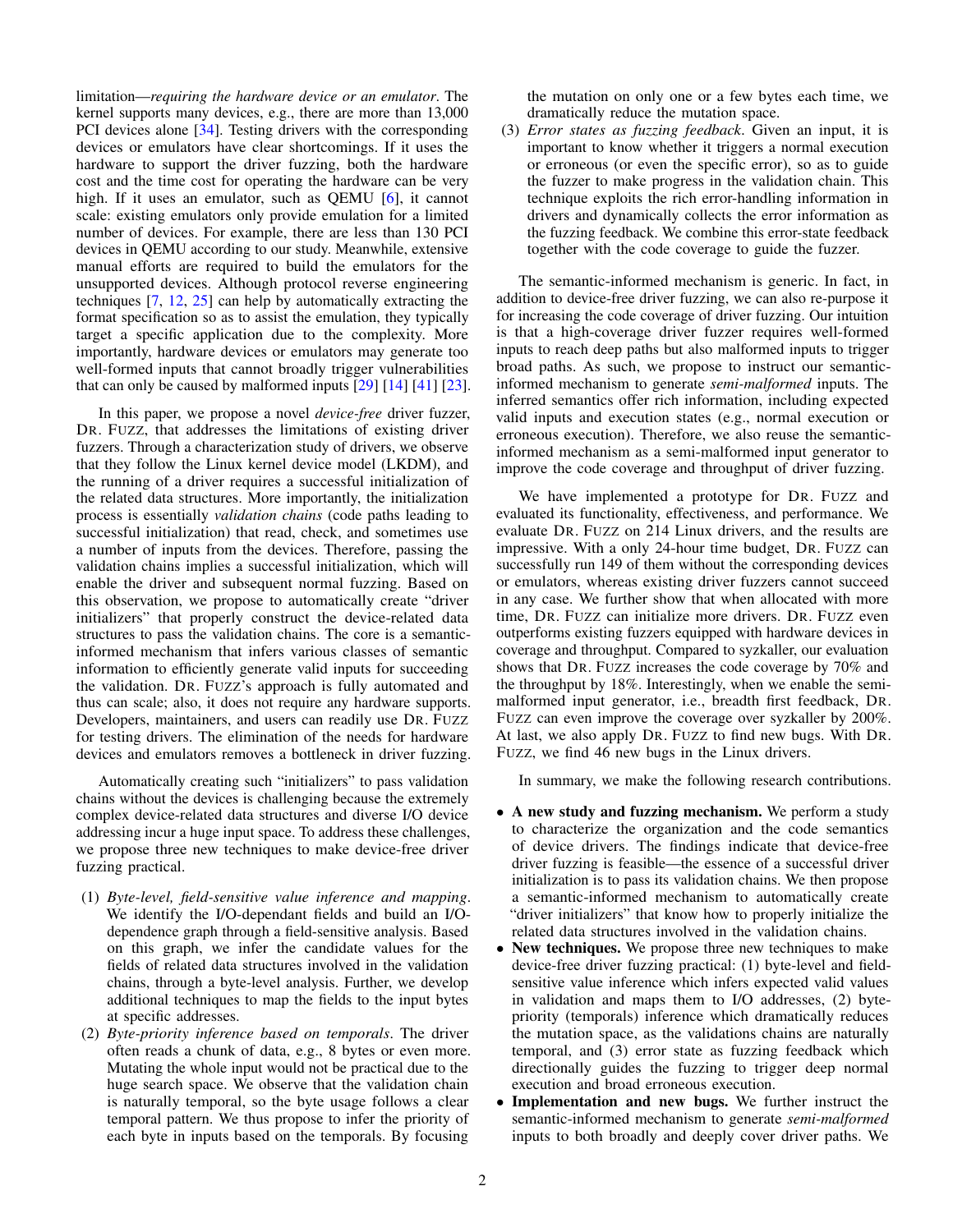implement DR. FUZZ and extensively evaluate it. We will release source code and artifacts at [https://github.com/](https://github.com/secsysresearch/DRFuzz.git) [secsysresearch/DRFuzz.git.](https://github.com/secsysresearch/DRFuzz.git) DR. FUZZ can successfully run drivers without the hardware devices. DR. FUZZ even achieves a higher code coverage and throughput than existing fuzzers equipped with hardware devices. With DR. FUZZ, we also find many new bugs in Linux drivers.

The rest of this paper is structured as follows. [§III](#page-4-0) describes the adversary model and the overview of DR. FUZZ.  $\S$ IV describes the design of DR. FUZZ. [§V](#page-8-0) shows implementation details. [§VI](#page-8-1) presents the evaluation results. [§VII](#page-11-0) describes the related works, and [§VIII](#page-12-3) concludes the paper.

#### <span id="page-2-3"></span>II. A CHARACTERIZATION STUDY ON DEVICE DRIVERS

This section aims to characterize device drivers in the Linux kernel and to confirm the feasibility of device-free driver fuzzing. We first show the Linux kernel device model followed by drivers and further present the dynamic workflow of device drivers. Finally, we present important features of device drivers, e.g., the validation chain, that make device-free driver fuzzing feasible.

Our study of the driver model is based on the Linux driver implementer's API guide [\[3\]](#page-12-4). For this study, combining with the dynamic tracing techniques, we manually analyze the subsystems under the 5 core buses, which are the most commonly used by the device drivers [\[20\]](#page-13-0), across different kernel versions, including v3.1.1, v4.1.1, and v5.1. [Table I](#page-2-0) shows a small part of the drivers we analyzed.

<span id="page-2-0"></span>

| <b>Bus</b>    |   | <b>PCI</b> |   | <b>ISA</b>     | <b>SCSI</b> |    | 12C        |              |      | <b>USB</b> |
|---------------|---|------------|---|----------------|-------------|----|------------|--------------|------|------------|
| <b>Driver</b> | 5 | O<br>8139  | š | ∽<br>ansy<br>ੜ | স্ত         | Sd | SSI)<br>ā. | ७<br>80<br>ಕ | ath3 | ج          |

TABLE I: The studied device drivers under the 5 core buses.

#### *A. The Linux Kernel Device Model*

<span id="page-2-1"></span>

Fig. 1: The layered Linux device model. Each node contains its data structures and operations

The current driver model, Linux Kernel Device Model (LKDM) [\[32\]](#page-14-9), is a uniform data model that describes the buses, and the devices connected to these buses. LKDM intends to augment the bus-specific drivers for devices and bridges by merging a set of data and operations into global data structures. As shown in [Figure 1,](#page-2-1) based on LKDM, the device organization follows a hierarchical structure with three layers: a root, buses, and devices. Each layer has its own data structures that represent the device states and record the available operations (using function pointers). This hierarchical structure significantly simplifies the device management—the bus driver defines the interfaces that the device driver should implement, and the kernel uses these interfaces to manage the device. The device model shows that devices are *uniformly* organized and managed through a set of data structures and operations implemented in the corresponding drivers.

#### <span id="page-2-2"></span>*B. The Two-Stage Workflow of Drivers*

This section summarizes the dynamic workflow of device drivers. The workflow has two stages: driver initialization and communication between the driver and device.

Stage 1: structure-centric initialization. Kernel first discovers the device by scanning the bus and matching the attached device with the corresponding driver according to device's characteristics. Bus driver builds the basic *device structures* based on the device inputs. The device driver uses this structure to build its more specific structures. Meanwhile, bus driver calls the predefined interface implemented by the device driver to configure the device, allocate necessary resources, and complete the whole driver initialization. Once the initialization is done, the kernel can then interact with the device through these device structures and corresponding operation functions in the driver.

user commands will pass to the device through the device driver. Stage 2: communication between the driver and device. After the initialization, the kernel can check the device status and communicate with the device through driver functions. Most of the devices will export some userspace interfaces such as an inode in the file system to support its usage. User programs can operate the devices through syscall on these userspace interfaces such as open() and ioctl(). Finally, the Meanwhile, regardless of the first or second stage, all driver operations will eventually be passed to the device through the low-level operations such as in, out, readl, writel, mov.

## <span id="page-2-4"></span>*C. Is Device-Free Driver Fuzzing Feasible? – The Input-Validation Chains!*

As we discussed in  $\S$ II-B, the initialization stage is the key for successful device-free driver fuzzing. Thus, this section further investigates important features in the initialization stage to confirm if automating the initialization stage is feasible.

Fortunately, we observe that the driver initialization is essentially to pass *input-validation chains*. Through a device read, the driver obtains inputs from the device. During the initialization, the driver enforces a series of validations against the inputs, forming a validation chain. To successfully launch the driver, the inputs must pass through the whole validation chain. These validations typically target parts of the whole input (e.g., one or a few bytes) and follow the communication protocols for the driver and its corresponding device. Interestingly, such validations are pretty informative in revealing what values in which input bytes are expected as valid. This offers opportunities to precisely infer the input bytes for a successful initialization. We further present important features with the validation chains.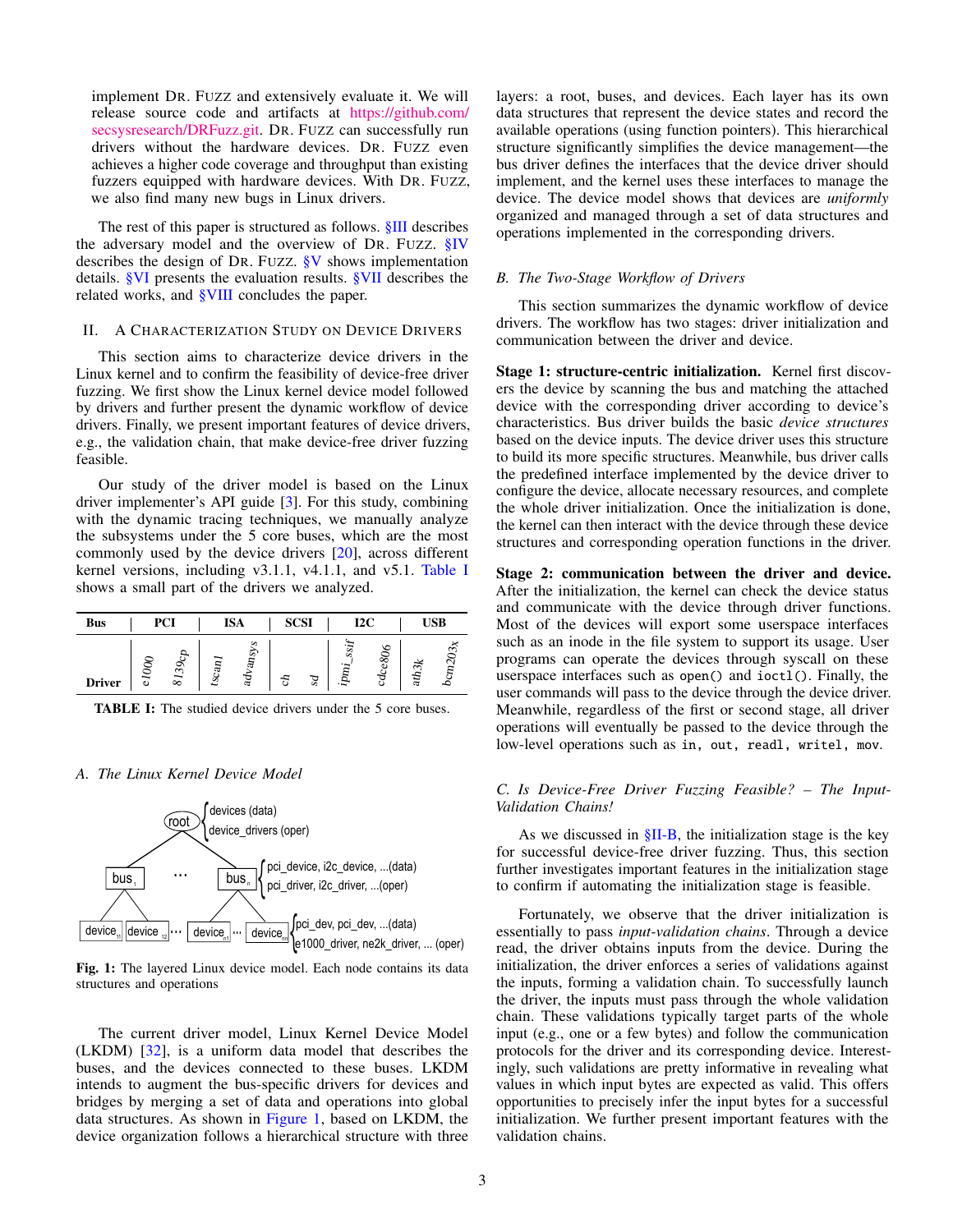The temporal input usage. The bytes from the inputs are not only checked by the validations, but also used for initializing structures. Both the validation and the usage against the input bytes show an important pattern—the validations and uses occur *sequentially* with a temporal order, and each of them targets only one or a few bytes, instead of the whole input obtained from an I/O read. This finding is important because it implies that the fuzzing does not have to mutate the input as a whole, but potentially byte by byte, which would dramatically reduce the mutation space.

Hard-coded I/O address-value mappings. During the driver initialization, the bus and device drivers read the input from the device, and assign the input to some fields of the device-related structures. A device read consists of two essential elements: its address and data size; both are typically hard-coded as constants in the driver code. Recovering such constants would greatly help us build the mapping between the inputs with specific offsets from the devices and their references in the driver code.

Prevalent error handling. The driver code enforces a large number of sanity checks against inputs and internal operations. Whenever a check fails, the driver handles the error. Therefore, error handling in the drivers is extremely common. The most common way of handling errors is to pass an error code as a return value upstream. We observe that such error codes can serve as helpful feedback that indicates the current pathexecution states. That is, based on the return values, the fuzzer can know if the input triggers an erroneous execution or a normal execution. This is useful because it tells if the fuzzer has generated the byte values in the inputs correctly.

**Other findings.** At the driver initialization, we also found that I/O ports/MMIO are commonly used during the device discovery and initialization. I/O ports use a set of I/O instructions, e.g. IN, OUT, INS, OUTS, to transfer the data between the system and device. I/O ports have a separate I/O address space from the physical-memory address space. They consist of 2 <sup>16</sup> (0x0~0xFFFFH) individually addressable 8-bit I/O ports. MMIO maps the I/O address space to the physical-memory address. The driver can use the traditional instructions, e.g. mov, to access the device I/O address space. Except from the I/O ports and MMIO, some drivers also call a few Direct Memory Access (DMA) APIs to setup the DMA at the initialization, such as dma\_alloc\_\*()/dma\_map\_\*().

Example. We take e1000, a PCI driver for Intel gigabit network card, as an example to illustrate the aforementioned features. [Figure 2](#page-3-0) shows a part of the source code for e1000 driver initialization. Bus driver scans the PCI bus (line 11) and reads the vendor\_id and device\_id (line 16). To initialize successfully, input validations (line 17) require the vendor\_id/device\_id to satisfy some requirements. According to line 17, vendor\_id/device\_id cannot be 0xFFFF or 0x0000. Meanwhile, bus driver uses them to match the device driver (line 32) by comparing whether their value is equal to one element in e1000\_pci\_tbl, which is a constant array. According to this, their value can only be one element in e1000\_pci\_tbl. Actually, the validation contains many entries, like command and int\_pin. They form a chain, *the input-validation chain*.

To read vendor\_id and device\_id, the macros (lines

1), bus, and devfn together form their I/O address in pci\_bus\_read\_config\_dword. In line 16, the driver reads them from the address by I/O port instruction. As the bus and devfn are fixed after the device attached to the system, the formed addresses are hard-coded I/O addresses. Meanwhile, vendor\_id/device\_id are constant according to the input validation. These addresses and the constant values constitute a *hard-coded I/O address-value mapping*.

Line 18-19 shows how the driver fills the vendor/device fields. The driver first reads the 4 bytes 1 (line 16), and then uses its lower two and higher two bytes to fill vendor (line 18) and device (line 19) respectively. When the kernel validates them (line 25), the vendor\_id is validated first, then device\_id, which shows a *temporal input usage*. Due to space limitations, we only use them as examples here. In fact, according to our statistics, about 15% of I/O reads contained in the e1000 driver have such characteristics.

Also, if they are not the value the driver expects, as shown in line 17, 21, 27, the kernel will execute the error handling. The driver codes have prevalent error handling. When the read of the vendor\_id is failed (line 17), the caller will return a NULL pointer to the device structure. Similarly, when the PCI device (from input) is unknown (line 20), the error code -EIO is returned. When the e1000\_probe failed to execute, it also returns a non-zero value to show the reason. Such feedback helps pass the validation chain to trigger deep paths. For example, if line 17 return the NULL pointer to a struct pci\_dev variable, we know the value of l is incorrect. We can change the input related to 1 and pass the validation for the next running.

```
1 #define PCI_VENDOR_ID 0x00 /* 16 bits */
2 #define PCI_DEVICE_ID 0x02
  struct bus_type pci_bus_type = {
       .probe = pci\_device\_probe,5 };
  struct pci_driver e1000_driver = {
       .id\_table = e1000\_pci\_tb1,.probe = e1000\_probe,9 };
10 unsigned int presdue_entry(struct pci_bus *bus, int devfn){<br>11 struct pci dev dev = pci scan device(bus, devfn):
       struct~pci\_dev~dev = pci\_scan\_device(bus,~devfn);12 if (!dev) return NULL;
13 }
14 struct pci_dev *pci_scan_device(struct pci_bus *bus, int devfn){
15 u32 1;<br>16 pci bu:
       pci_bus_read_config_dword(bus, devfn, PCI_VENDOR_ID, &l);
17 if (*1 == 0x fiffffff | \cdot \rangle^*1 == 0x00000000 return NULL;<br>18 dev->vendor = 1 & 0xffff:
       dev->vendor = 1 & 0xffff:
19 dev->device = (1 \gg 16) & 0xffff;
20 if (pci_read_config_byte(dev, PCI_HEADER_TYPE, &hdr_type))
21 return -EIO;
22 }
23 struct pci_device_id *<br>24 pci_match_device(struc
  24 pci_match_device(struct pci_device_id *id, struct pci_dev *dev){
25 if((id->vendor==dev->vendor) && (id->device==dev->device))
26 return id;
27 return NULL;
28 }
29 int pci_device_probe(struct device *dev){
30 struct pci_driver *drv = to_pci_driver(dev->driver);
31 /*vendor_id, device_id are in e1000_pci_tbl*/
32 id = pci_match_device(drv, pci_dev);
33 int rc = e1000_probe(dev, id);
34 if (!rc) return rc;
35 }
```
Fig. 2: Part of source code for PCI device initialization. pseudo\_entry is an abstract entry point to scan the PCI devices.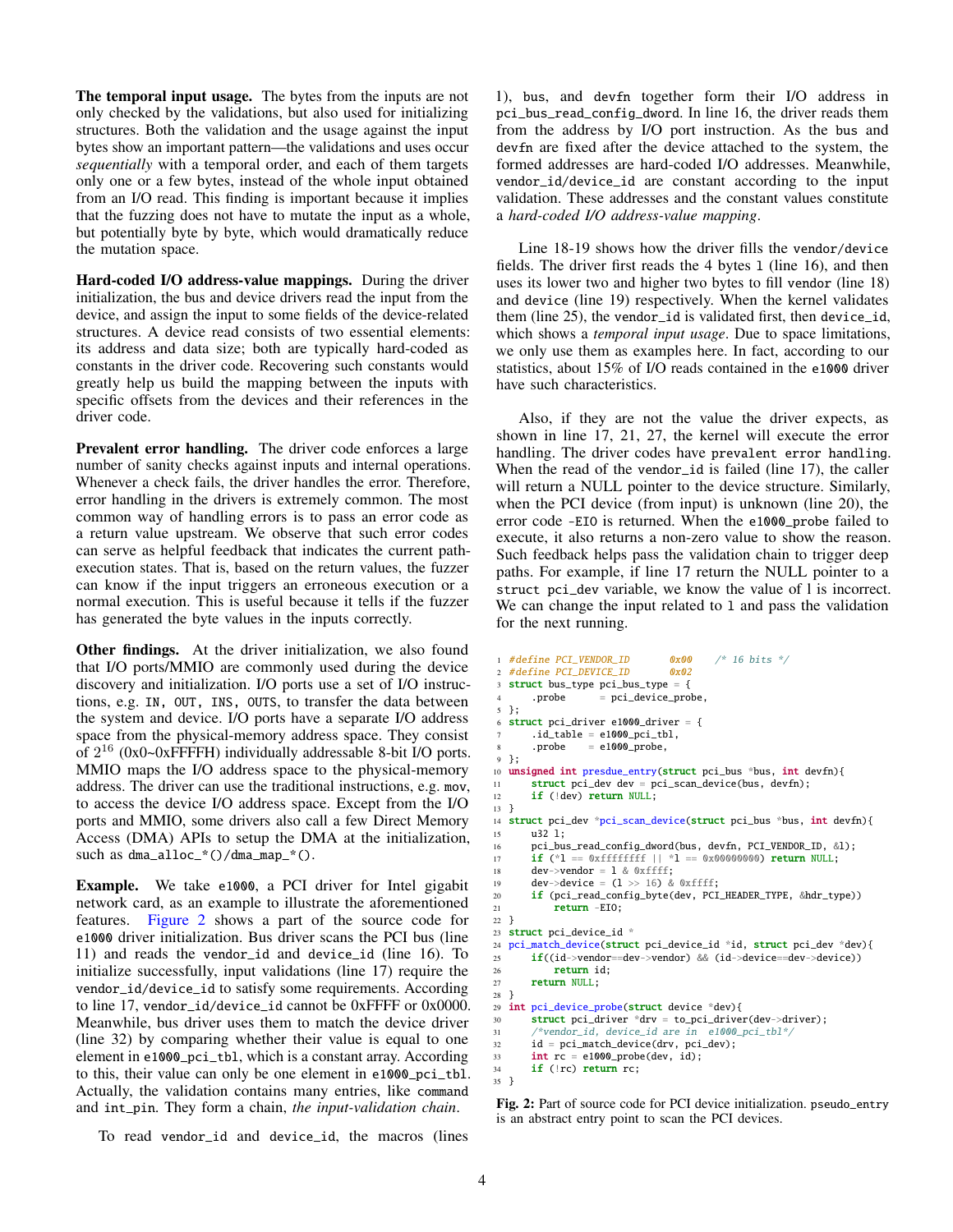Conclusion. The features discovered above confirm that the driver code actually provides very informative semantics that can be used to infer what values at which locations in the inputs are expected to pass the validation chains for a successful initialization. More importantly, the temporal usage and the rich error handling will dramatically reduce the mutation space and provide effective fuzzing feedback. As such, we conclude that device-free driver fuzzing is feasible, which motivates us to develop DR. FUZZ.

## III. AN OVERVIEW OF DR. FUZZ

<span id="page-4-0"></span>Design rationales. Based on the study presented in [§II,](#page-2-3) to enable the device-free driver fuzzing, we only need to instruct the drivers to properly construct the corresponding data structures to pass the validation chains for a successful initialization stage. Therefore, we propose to automatically create "driver initializers" that construct the related data structures for a driver. Considering that fuzzing provides a "trial and error" process to generate desired inputs and that our ultimate goal is to enable device-free driver fuzzing, we decide to also employ fuzzing to construct the initializers by figuring out the inputs that pass the validation chains and construct the valid device-related structures. Once the initialization is successful, we enable the driver and can continue with the normal fuzzing. Two strengths of such a design decision are scalability (no path explosion, as opposed to symbolic execution) and determinism (we confirm if the initialization indeed succeeds by running it).

Specifically, we instruct our fuzzer to prepare the inputs and to inject them into the kernel of a virtual machine through its virtualization I/O stack. At this point, the main research question becomes: *how to practically and properly prepare the valid inputs expected by the validation chains*. In the rest of this section, we will first discuss the technical challenges for solving this question. Then, we will introduce our solutions against these challenges and also the framework of DR. FUZZ.

#### *A. Technical Challenges*

The core of DR. FUZZ is to employ fuzzing to generate the proper inputs to construct correct device-related structures. The proper inputs mean kernel needs to know (1) which address to read from and (2) what value should read. However, getting this input entails overcoming multiple challenges.

C1: Large input space caused by extremely complex data structures. A device driver contains numerous complex device-related data structures which usually contain many fields, and are hard to understand and analyze. For example, struct net\_device is a data structure in e1000 driver, and it contains 114 fields and has a large size of more than 2,000 bytes. The huge mutation space and complex data structures will easily render the traditional fuzzing impossible to figure out the correct value (oftentimes only one) for each field.

C2: Diverse and complicated I/O addressing. Intuitively, if we know the value of every field, we can build the structures by providing the expected value at I/O read. However, due to the diversity of I/O addresses, it is challenging to figure out the specific I/O address to inject these values. For example, I/O ports, as a separated I/O address space, has 2 <sup>16</sup> I/O addresses. Furthermore, an MMIO address can be any part of the memory address. Even worse, the I/O interaction is frequent, and some fields of the structure come from a dynamic address, which means some I/O addresses change at runtime.

## *B. Solution Overview*

In this section, we explain how DR. FUZZ overcomes these challenges to make device-free driver fuzzing practical. Our solution is a new semantic-informed fuzzing mechanism that comes with multiple new techniques.

Overcome the first challenge. To address the large input space challenge—extremely complex data structures, we should minimize the number of relevant data structures, as well as the range of possible values of their fields. Our idea is to select the ones dependent on the I/O inputs. In particular, we identify the device-related data structures in the driver and the I/O-related fields in these data structures by building an *I/O-dependent graph* using precise static analysis. We reduce the number of these complex data structures by extracting the *critical fields* in these data structures. After we ensure the fields are of our interest, we use a byte-level and field-sensitive analysis to identify the validation chain of a field—the validation chain is very informative in revealing the expected values. By analyzing the validation chain, we collect the constraints (i.e., the dependent values) from the branch statements using field-sensitive analysis, which helps us determine the candidate value set of the fields.

In addition to fields whose candidate values can be determined, we also need to reduce the mutation space for unknown fields. Validation chains are inherently sequential, following a temporal order. That is, fields are used sequentially (concurrency is unlikely to occur during this stage). We thus propose bytepriority (temporal) inference to determine which bytes of the fields should be constructed first and more importantly, which ones can be constructed later; this byte-wise priority can help the fuzzer to significantly reduce the input mutation space. In addition, we employ error state as fuzzing feedback. We will intercept the return values to understand if the current input triggers a correct or erroneous execution, which guides the fuzzing to generate proper input more effectively.

Overcome the second challenge. After we get the candidate values and the byte-priority information, we also need to associate this information with the specific I/O address of the device, so that we can prepare the values at the right addresses. To overcome the challenge of the diverse and complicated I/O addressing, we exploit the hard-coded I/O address-value mappings and dynamic mapping analysis. Specifically, we first identify the fields whose I/O addresses are hard-coded in the driver code and map the fields to the constant arguments of the I/O ports/MMIO statements. Then, we can generate the I/O address-value mappings. This way, we know which I/O address the values should be injected to. For cases without hard-coded mappings, we employ dynamic mapping analysis. That is, we use runtime feedback to collect the order of byte usage and inform the fuzzer the priority. Details will be shown in [§IV-A2.](#page-6-0)

## *C. The Framework and Components*

[Figure 3](#page-5-1) depicts the overall design of DR. FUZZ. DR. FUZZ is mainly comprised of two parts. (1) *The semantic-*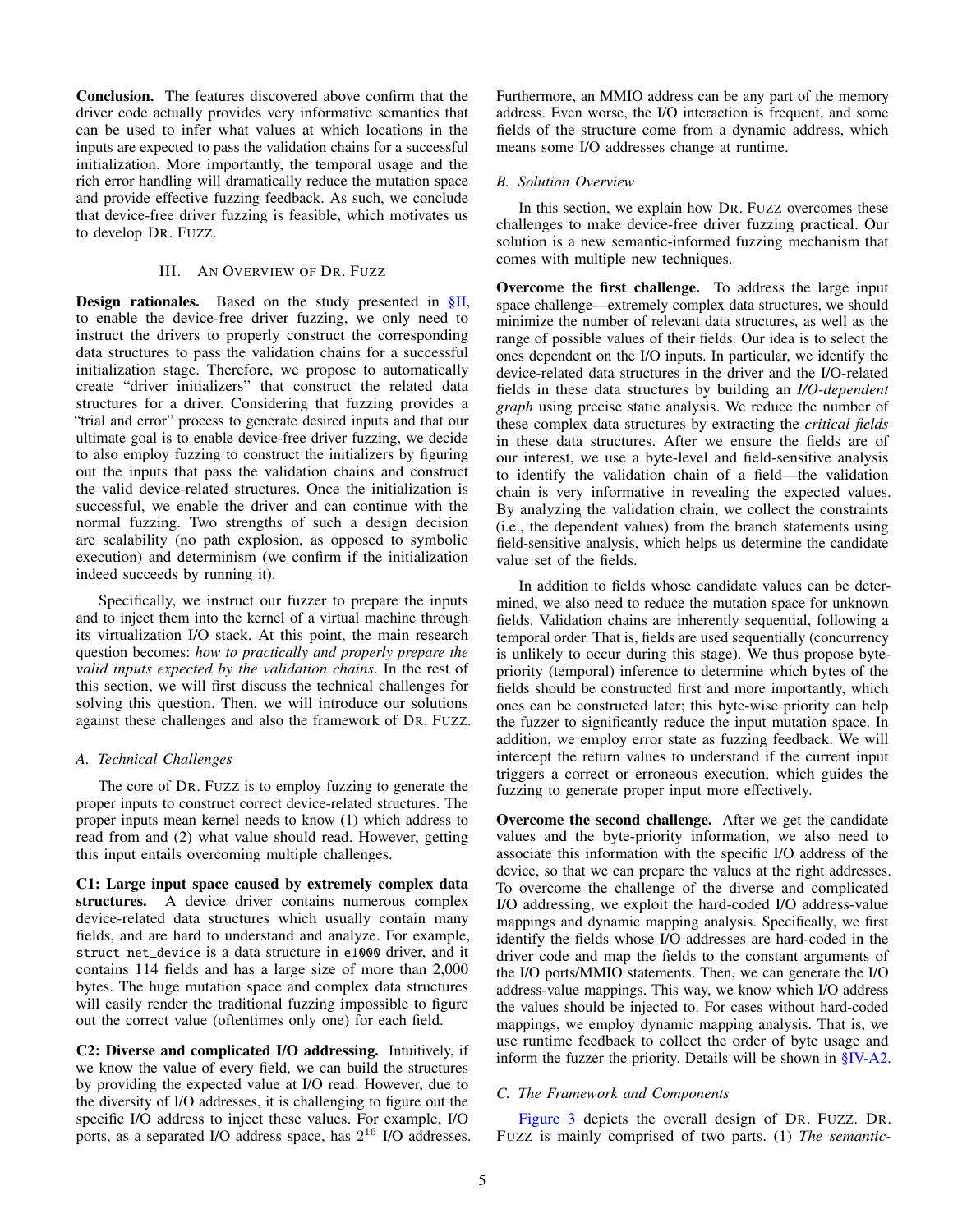<span id="page-5-1"></span>

Fig. 3: The overview of DR. FUZZ.

*informed mechanism*. This part statically collects the semantic information, instructs the driver code, gets the feedback at runtime, and mutates the current input. (2) *The fuzzing framework for drivers*. It manages the VM running and injects the fuzzer output to the VM kernel through a device adapter. In this framework, the most important and unique design is the I/O interception and data injection. It first intercepts the target-device I/O access, and then forwards the address and size to the fuzzer. Then, the framework uses the fuzzer output as a device input to inject the data to the qemu virtual memory regions. We briefly introduce each component as follows.

Semantic analysis. The semantic analysis extracts various useful semantic information and generates the *semantic corpus*  $($  $($  $)$  $)$  that contains the inferred values. It also instruments the driver code with new VMCALL instructions at locations where error states can be captured  $(\mathbb{q})$ . These special instructions will send feedback to the fuzzer through KVM at runtime. The semantic analysis will be detailed in [§IV.](#page-5-0)

Fuzzer. The fuzzer is an engine that manages the VM snapshot  $(2)$  and generates data to the device adaptor as input  $(3)$ through the virtualization I/O stack. The fuzzer also receives the error states as feedback, and performs the mutation according to the feedback. The fuzzer boots the snapshot for the next run after a mutation  $(2)$ ).

Device adaptor. As the device address is different on the different buses, the device adaptor is responsible for "attaching" the given fake device address to the proper bus. The hypervisor forwards all the input/output of I/O ports/MMIO/DMA to the adaptor, and the fuzzer injects the mutation data as device input and interrupts to the device driver through this adaptor  $(\textcircled{3})$ .

Modified KVM module. The modified KVM module captures and parses the VM exits caused by executing new VMCALL instructions. These VMCALL instructions are inserted by the semantic analysis instrumentation into the driver  $(\Omega)$ . When the driver execution triggers these VMCALL instructions, VM-exit happens, and this module extracts a parameter from register RCX passed by the VM-exit. The parameter indicates the location of the exit  $(4)$ ). At last, KVM model sends the VM-exit information to fuzzer to guide its mutation  $(5)$ .

User mode agent. The agent is a program running in the userspace of the VM. When the driver is initialized, the control flow is transferred to this program. It automatically executes the pre-defined syscalls to trigger the driver-function execution.

## IV. THE SEMANTIC-INFORMED MECHANISM

<span id="page-5-0"></span>In this section, we present the details of the semanticinformed mechanism which is the fundamental component that makes the device-free driver fuzzing practical. The mechanism aims to infer the valid inputs needed to pass the validation chains for a successful driver initialization and to dramatically reduce the mutation space of the input. It contains two parts, namely semantic analysis and informing. [Figure 4](#page-6-1) depicts the diagram of semantic-informed mechanism which incorporates three new techniques  $(T1, T2, and T3)$  $(T1, T2, and T3)$  $(T1, T2, and T3)$  $(T1, T2, and T3)$  $(T1, T2, and T3)$  presented as follows.

#### *A. Semantic Analysis*

<span id="page-5-2"></span>*1) T1.1: Byte-Level and Field-Sensitive Value Inference:* The goal of this technique is to infer the candidate values of inputs bytes that are used in initialization. Since the bytes will propagate to fields of relevant data structures, the technique will identify the fields in the data structures that are dependent on I/O, and then build the mapping from the fields to the input bytes. To facilitate the analysis and make it precise, we will build an I/O-dependant graph through a byte-level and field-sensitive analysis.

Identifying I/O-dependent fields and building the graph. DR. FUZZ provides the proper device input to help kernel complete the driver initialization, so we should focus on the structures and their fields that are dependent on I/O, i.e., the fields whose values come from I/O. To make the fuzzing practical, our principle is to minimize the number of I/Odependent fields, so as to minimize the input space for fuzzing.

In order to identify I/O-dependent fields, we employ backward *field-sensitive* data flow analysis against all fields of data structures in the driver. An alternative strategy is to employ forward analysis from I/O. However, this may not be efficient, as I/O data can propagate to many other places. The goal of the backward analysis is to find the sources of a field, and if the source is device input, i.e., the destination operand of the I/O instruction, we confirm that the corresponding field is dependent on I/O. Then, we can get an I/O-dependent graph (as illustrated in the left part of [Figure 5\)](#page-6-2) based on the data flows. Its node represents a field variable, and its edge represents the data flow between two variables. Through the backward data flow analysis, we get a set (S) of all fields dependent on I/O.

Identifying validation chains, critical fields and their values. The goal of DR. FUZZ is to succeed in the initialization by passing the validation chain. Therefore, this step focuses on identifying the fields that are used in the validation chain, and we call such fields *critical fields* (CS). Once we identify the critical fields, we will also collect the expected valid values based on the validation chain. This process starts by recognizing the validation chain—a series of checks that either result in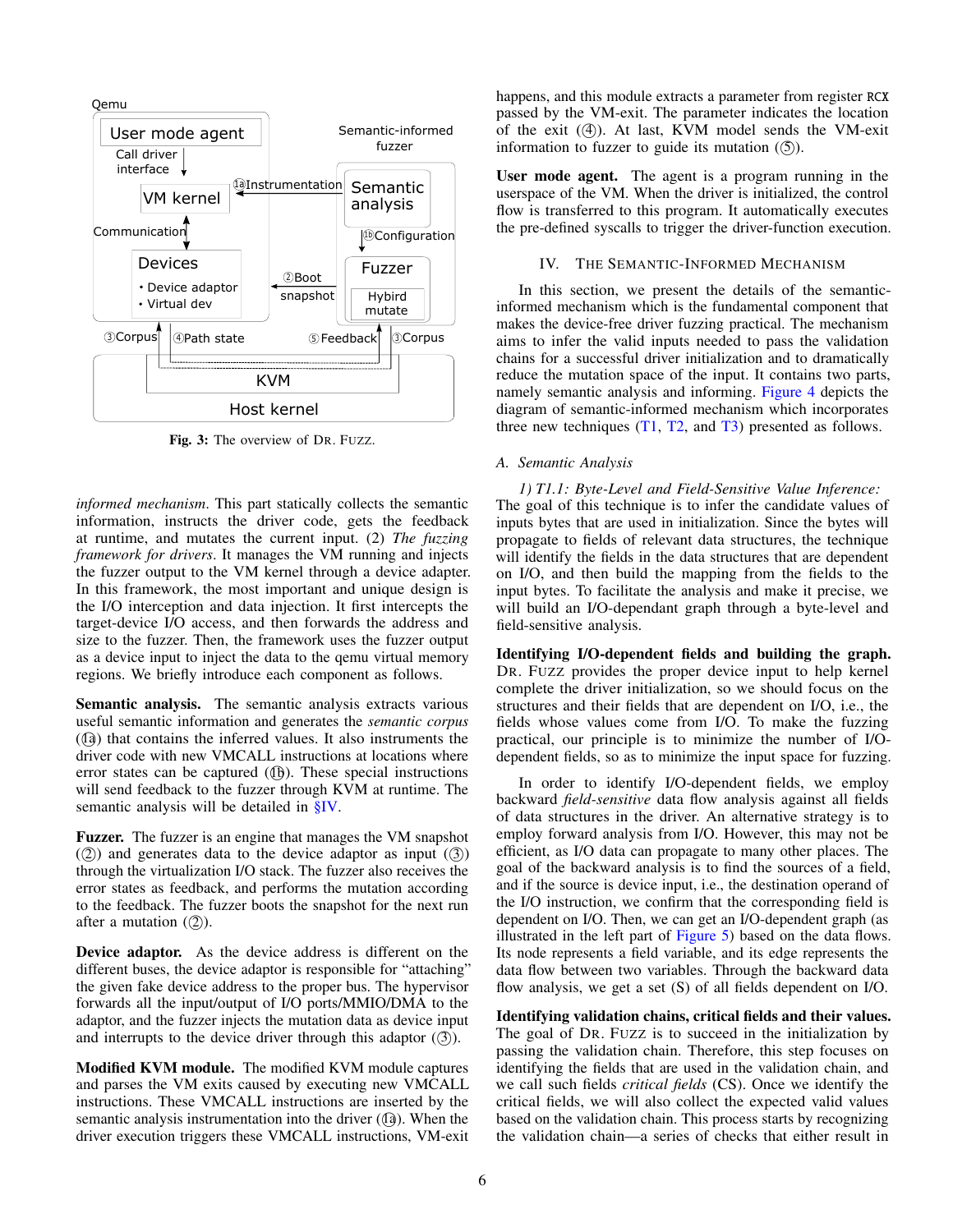<span id="page-6-1"></span>

Fig. 4: The semantic-informed mechanism. The IR bitcode of the kernel is the input. The semantic analysis generates the initial inputs in the corpus. Meanwhile, it instruments the code based on the analysis to collect the state feedback and pass it to the analyzer.

<span id="page-6-2"></span>

Fig. 5: The I/O-dependent graph of critical fields. IO means the I/O instruction. F is a field of structure.

a failure or continue the execution. A validation in fact has a clear pattern. More specifically, a validation is a conditional statement such as if that has branches, as at least one of them leads to execution failure such as returning an error (see the right part of [Figure 5\)](#page-6-2). Based on the pattern, we identify validations and collect the validated fields as the critical fields. Note that the identification of validation is similar to how [\[27\]](#page-13-10) identifies security checks. Since the handling of failures during the initialization is nearly uniform  $[16, 50]$  $[16, 50]$  $[16, 50]$ , the validation identification is precise and reliable.

After obtaining the critical fields, we need to further infer the possible values of these fields. We regard these validations as field constraints, and extract the possible values from these constraints. We start with the critical field, and use a static inter-procedural and field-sensitive data-flow analysis to collect the constraints of the field. Specifically, based on the I/O-dependence graph, we analyze and collect the branch conditions related to the critical fields in the graph. In our current implementation, we focus on constant conditions. After applying the constant folding [\[33\]](#page-14-11), if the condition is still a non-constant variable, we discard the condition. After the collection, we divide the corresponding branch conditions into four categories: equal, not equal, greater than and less than. Finally, we provide a candidate value set that contains the possible values of the field.

<span id="page-6-0"></span>*2) T1.2: I/O Address-Field Mapping:* Handling hardcoded mapping. After identifying the possible values of critical fields, we further map the fields to the I/O addresses, so that we can know which values should be assigned to

which bytes in the inputs. To obtain the I/O address of a field, we exploit the I/O-dependent graph to find its source—the I/O instruction filling the field. The source operand of this instruction is the corresponding I/O address of the field. We found that many of these addresses are hard-coded. Specifically, a part of the source operand is a macro, and the bus uses this macro and the device address to form the final I/O address. As the device address on the bus is known at the start of the virtual machine, we can then get the I/O address of the field.

For example, when the kernel reads a value from a PCI device to fill one field in pci\_dev, the I/O address of the field is generated by lines 1-3 in the following code:

```
#define PCI_CONF1_ADDRESS(bus, devfn, reg) \
       (0x80000000 | ((reg & 0xF00) << 16) | (bus << 16) )| (devfn \langle \langle 8 \rangle | (reg & 0xFC))
\overline{4}
```

```
5 outl(PCI_CONF1_ADDRESS(bus, devfn, reg), 0xCF8);
```
As we can specifiy the "device" address when starting the VM, the value of bus and devfn (line 1) is known. We can use this macro to build the final I/O address of that field and further generate the I/O address-field mapping.

The above recovered I/O address is the base address used in the I/O read. Oftentimes, a field is only a part of the read data. That is, the corresponding input bytes have an offset into the base address. Therefore, we further precisely infer the offset of the input bytes for the field. As [Figure 2](#page-3-0) shows, dev->vendor and dev->device come from I/O read, namely l. Their offsets relative to the I/O address of l are 0 and 2, respectively. To obtain the byte offset, after collecting the I/O instructions that use the previous candidate set, we search backwardly along the data flow of the source operand of the I/O instruction. We identify the bitmask statement and find the byte corresponding to the non-zero bit in bitmask. In the same way, for the value obtained after shifting, we only need to obtain the bitmask when shifting. This can be seen as the offset of an I/O access. Then, we use this information to update I/O address-value mapping. In this way, we can achieve the byte-level address mapping for fields.

Handling dynamic mapping. In addition to fields that have hard-coded I/O addresses, there are other fields whose corresponding I/O addresses are dynamically generated. In this case, static analysis alone cannot figure out the I/O address. To address the problem, we propose a dynamic address mapping technique. The basic idea is that if DR. FUZZ does not prepare the right values at the right I/O address, there must be an error state (i.e., a failure) which will be collected as feedback in DR. FUZZ. We design the error state information to contain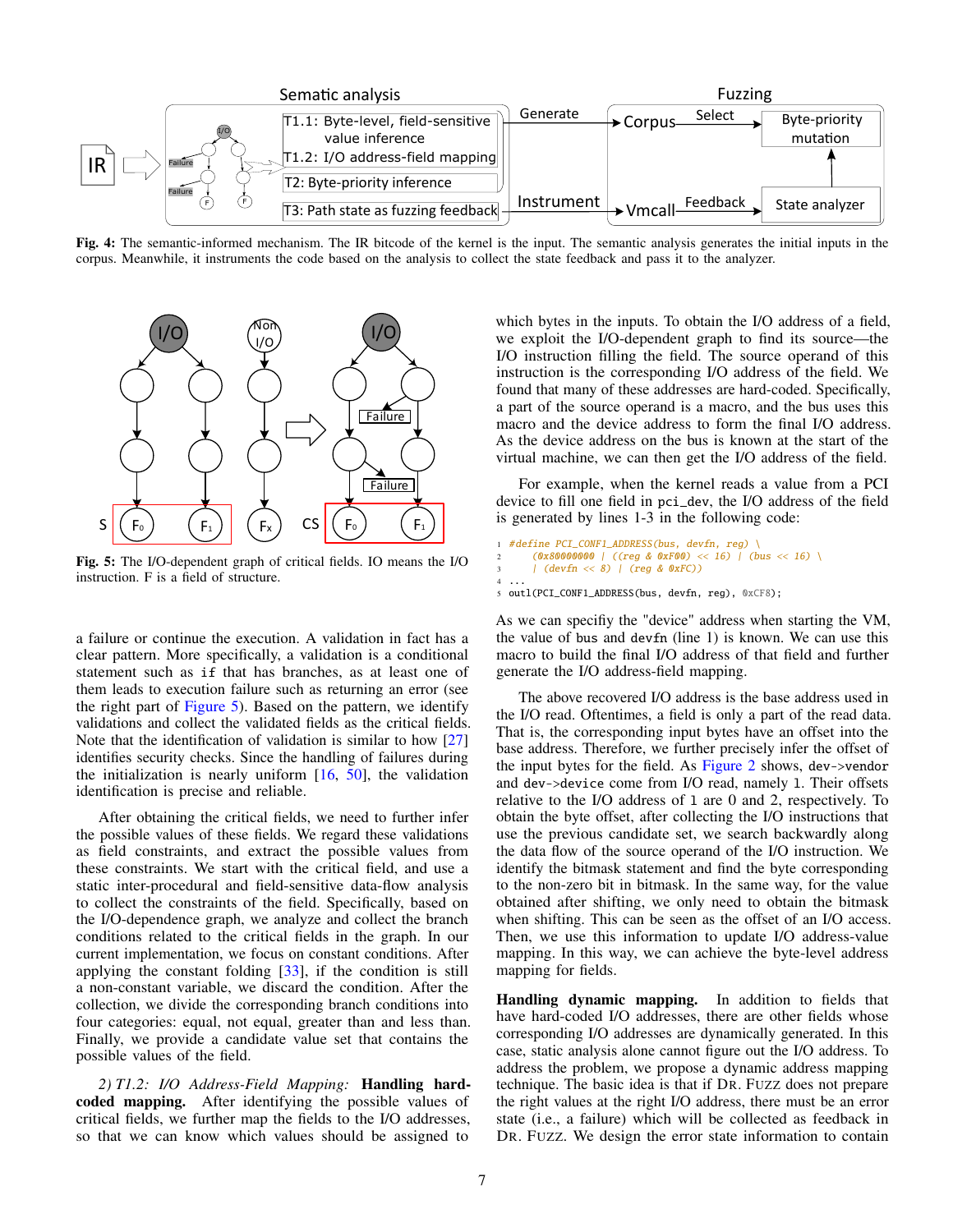a special parameter that will be fed back to the fuzzer. This parameter includes the critical field information that caused the initialization failure. To achieve this, we first number the critical field, and then use code instrumentation to write the number into the relevant register during path state feedback to complete the parameter transfer. More details about the error-state feedback will be presented in [§IV-B1.](#page-7-1)

<span id="page-7-0"></span>*3) T2: Byte-Priority Inference:* The value inference effectively narrows down the possible values of inputs. It however still has two limitations. First, its results may not be precise, so the fuzzer still has to test them. Second, parts of inputs cannot be inferred due to the lack of semantic information. In these cases, the fuzzer has to mutate the inputs in a huge space the guess the valid values at specific addresses. To address the limitations, we propose priority-based byte mutation based on the fact that the validation chains are inherently sequential; the fuzzer will not mutate bytes that are not used yet in the current runs, but focus on only the ones that are being used. After all, as described in [§II-C,](#page-2-4) during initialization, the byte usage of the input obtained from an I/O read follows a clear temporal order. We can extract the temporal semantics of the input bytes based on the validation chain and byte usage.

The temporal validation-chain pattern. We find that the validation-chain follows a specific temporal pattern. First, the code execution starts with a device read. The read gets a value (V) from the I/O address ( $Addr_V$ ). Second, the value (V) will then be used as a source operand and a bitmask for bit operation to generate a new intermediate value  $(I = V \& bitmask)$ . Third, this value  $(I)$  will have validation(s) before the value  $(V)$  is used. Forth, the value is used. In this execution pattern, the value (V) is read in once, but it is referenced subsequently. Therefore, when fuzzer provides device input for current address at next running, it should mutate the part covered by bitmask first, then validation, uses, and so forth.

Extracting temporals. To extract the byte-priority semantics, we need to match the fields to the temporal pattern. We check the nodes in the I/O-dependence graph, and identify the relevant operations against the nodes, including bitmask, validation, and usage. Since the I/O-dependence graph is constructed in a *flowsensitive* manner, we can easily infer the temporal order of the operations. That is, we know the temporal order of fields used in the driver. After that, we reuse the I/O address-field mapping constructed in [§IV-A2](#page-6-0) to finally recover the priority of bytes in inputs. The inferred byte priority serves as a guidance instead of a guarantee. Therefore, we will still employ the error states at runtime to fix incorrect inferences. For example, if the fuzzing focuses the mutation on a late-used byte, it would not make progress. In this case, we will deprioritize the byte during fuzzing.

#### <span id="page-7-1"></span>*B. Semantic Informing*

*1) T3: Path State as Fuzzing Feedback:* Existing fuzzers commonly use code-coverage as a feedback. This kind of feedback would not work well during the initialization of the device. The main reason is that our major goal in this stage is to pass the validations instead of to increase code coverage. We thus propose to use error states as a new feedback. As mentioned in  $\S$ II-C, error handling is particularly popular in

the driver code. The error states will provide very informative feedback regarding the states of the current execution.

As we need the kernel to initialize the driver successfully, we should prioritize normal execution states. If the driver initialization failed (i.e., with an error state), we need to re-run the driver with a new input. We classify the state to two types, normal state or error state. Normal state means the initialization code path can still be triggered by input, while error state means the driver has entered into a failure, and the initialization cannot be done if the fuzzer continues along the direction.

Error locations. The error-state feedback can provide the following useful information for the fuzzer. First, through this feedback, the fuzzer can know that the driver initialization has failed as soon as possible, which can make the fuzzer run the next time earlier. Second, the fuzzer can more accurately know which input caused the initialization failure, which can make the fuzzer more effective when selecting the next input. To generate this feedback, we need to identify the driver execution states. We found that when the driver execution failed, the most common way is to pass an error code as a return value to its upstream. Except that, there are functions in the driver that return a pointer to the device structure. When this type of function returns a null value, it means that the device's structure has failed to be obtained, and the null will be returned to the caller. The caller will change the return value to non-zero and continue to pass it to the upstream. Since the initialization code of drivers nicely follows the uniform error handling, we use the non-zero return values of the driver function as a flag to indicate the error state of the driver.

Collecting error states. To feed back this state information, we first collect the locations of all driver functions that can return errors. These marked locations are used to send the feedback to fuzzer. Then, we insert a stub before these marked locations. This stub is a small piece of code with a special vmcall. At runtime, when the driver enters the error state, the driver code will call the vmcall instruction which causes the system exit. DR. FUZZ notifies this behavior to the fuzzer. The special vmcall takes a parameter that contains useful information for the state analyzer. This parameter can indicate whether the input meets the expected value since the last mutation, and the state analyzer uses this parameter to hint the byte-priority mutation, so as to improve the mutation for the next input.

*2) New Mutation Strategy:* Code coverage is a very useful feedback to guiding the fuzzing, where the input triggering new code paths is used to produce more inputs. It is worth noting that having a successful initialization requires to not only trigger the paths (control flow) but also to prepare valid data structures (data flow). Therefore, code coverage alone is not sufficient in DR. FUZZ.

To complement it, our state-based feedback offers a more direct and effective way for guiding the fuzzing because it tells if the fuzzing is passing validations required by a successful initialization. To use two feedback mechanisms together, we employ a new mutation strategy that knows how to incorporate the two feedbacks. In particular, in the process of driver initialization, we prioritize the error-state feedback over the code-coverage feedback because it is more relevant to the initialization progress. When there is progress according to the error-state feedback, DR. FUZZ will deprioritize the progress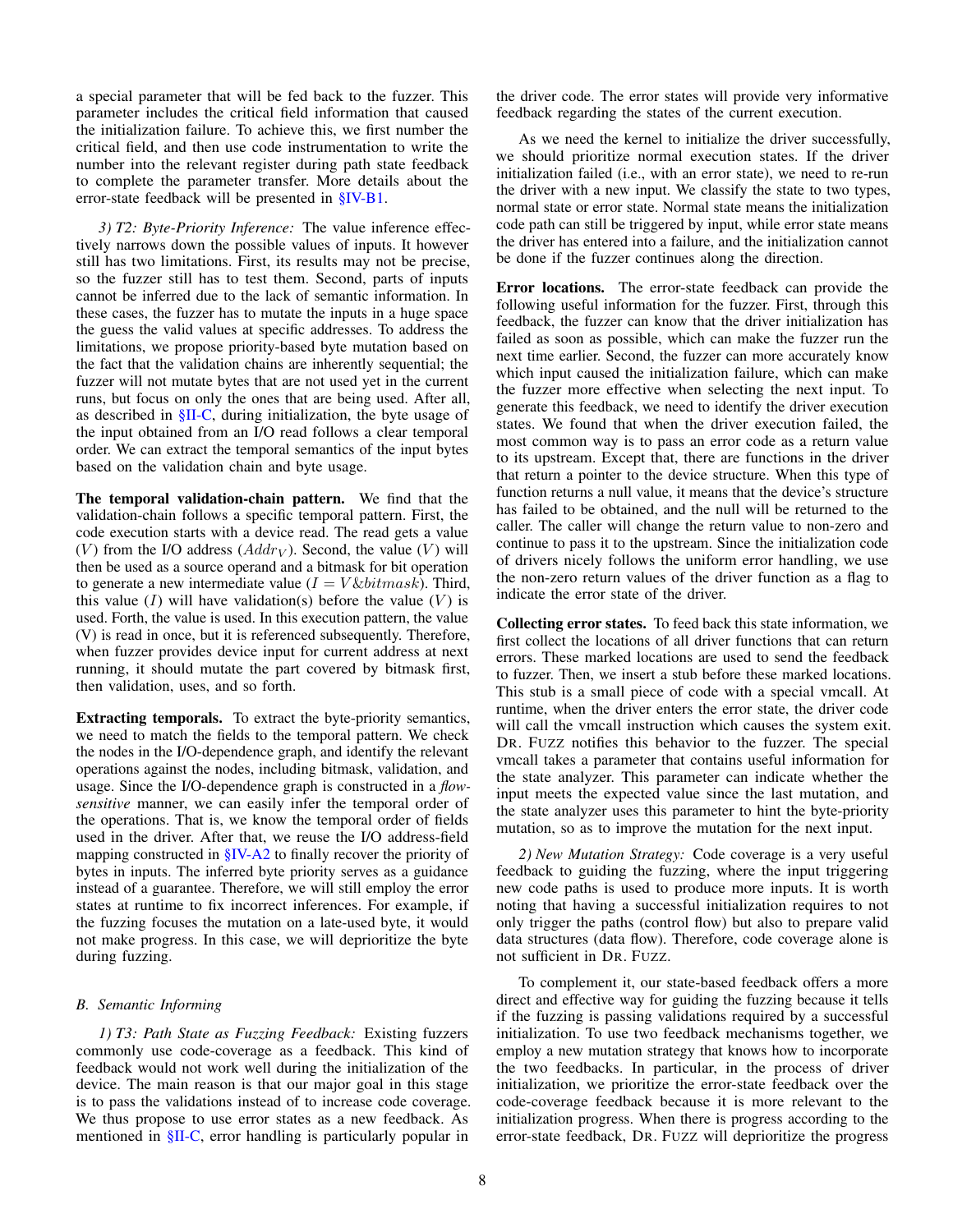in code coverage; however, when the fuzzers does not make progresses in the error-state feedback, DR. FUZZ then chooses to use the code coverage as feedback. This way, DR. FUZZ combines both feedback, but with a preference for the errorstate feedback.

## V. IMPLEMENTATION

<span id="page-8-0"></span>We implement DR. FUZZ based on LLVM, Syzkaller, and QEMU. Specifically, we use LLVM to perform the semantic analysis and instrumentation. We implement the semantic-informed mechanism based on the Syzkaller. The implementation complexity is shown in [Table II.](#page-8-2) In this section, we present important implementation details.

<span id="page-8-2"></span>

| <b>Technique</b>                      | LoC.  | <b>Base Framework</b> |
|---------------------------------------|-------|-----------------------|
| Semantic analysis and instrumentation | 3.308 | - LLVM                |
| OEMU and KVM                          | 642.  |                       |
| Fuzzer                                | 1.132 | Syzkaller             |
| <b>Others</b>                         | 682   |                       |

TABLE II: The implementation complexity of DR. FUZZ in Linux. Our implementation involves modifying the source code of the syzkaller and instrumenting kernel code using LLVM [\[10\]](#page-13-12).

Device adaptor. We implement the adaptor as a module in QEMU. The adaptor registers some I/O handlers to the VM exit handler of the QEMU; these handlers parse the exit events caused by accessing the IO ports/MMIO/DMA address of our adaptor. Every read/write operation from the guest OS's kernel is dispatched to the registered functions provided by the adaptor. Meanwhile, the adaptor creates multiple MemoryRegions for passing the fuzzer output to the target I/O address. Adaptor reads the fuzzer-generated data through file socket and writes the value to the MemoryRegions.

User mode agent. Its implementation is specific to the device; that is, it provides corresponding fuzzing logic according to the functions of the specific device. Therefore, its fuzzing logic should be provided by the driver tester. The implementation of the agent can determine whether it can trigger some of the functions provided by the driver. As the specific implementation of the agent is not our focus, so we reuse the syscall generator of syzkaller to generate the user mode agent automatically.

Semantic analysis. To perform the semantic analysis, we first configure the kernel to enable the device drivers and generates the IR files of the driver code. These IR files will be analyzed by our LLVM pass. The LLVM pass outputs the semantic information to a corpus file. The fuzzer generates the proper values as the device output according to this file. When doing the semantic analysis, our pass will insert the pre-implemented hypercall function to the target locations. hypercall is a piece of assembly code that finally executes the vmcall instruction. For each device driver, the semantic analysis will generate the instrumented version through the LLVM pass.

Currently, the most representative Linux fuzzer tool, syzkaller, uses kcov [\[49\]](#page-14-12) to collect coverage information. kcov exposes kernel code coverage information in a form suitable for coverage-guided fuzzing. Coverage data of a running kernel is exported via the "kcov" debugfs file. However, the driver

code is enabled at the kernel startup; the "kcov" debugfs is not ready to read at that time, so it is not suitable for our driver fuzzing at the initialization stage. To overcome this problem, we use Intel PT to trace the execution at the startup process, which is similar to kAFL [\[43\]](#page-14-13). When we use the user mode agent to test the driver, we switch back to the kcov as it can capture precise coverage of a single system call.

VM snapshots. In the fuzzing process, we use two VM snapshots. The first one is in the device initialization phase. In order to improve throughput, we skip some kernel-related initialization codes. We create a snapshot at the beginning of the actual bus scan. When the fuzzer receives an error feedback, we restart execution from the snapshot. The second snapshot is after the device driver is initialized; that is, after the relevant probe function is successfully executed, we create a snapshot of the actual point of the user mode agent, so that the userspace program can be executed more quickly without re-executing the kernel. After the successful execution of probe(), the VM will continue to the boot, and then the agent configured in rc.local will be executed. This agent will call a VMCALL instruction through a new syscall to suspend the VM and create the second snapshot. After that, the fuzzer will use this snapshot to perform the driver fuzzing, and the agent executes the testing functions.

# VI. EVALUATION

<span id="page-8-1"></span>In this section, we extensively evaluate DR. FUZZ from the following perspectives: the effectiveness for driver initialization, bug findings, and performance. Our experiments were performed on a Dell workstation, with an Intel Xeon W-2133 CPU and 32G RAM, running an Ubuntu 16.04 Server, and LLVM v9.0.

Methodology. We choose the device drivers that use 5 common buses (PCI, ISA, SCSI, I2C, USB) and use DR. FUZZ to fuzz the drivers without the corresponding devices. In linux-v5.9, there are more than 2,000 drivers attached to these 5 buses. Considering each driver may support a series of devices, it may contain lots of devices. It is thus hard to choose which one is used more than the other for each bus type. Because of the trial-and-error characteristics of fuzzing itself, it takes a relatively long time to successfully initialize the device driver. Considering the large number of drivers, we randomly choose 10% of device drivers of each bus, then use DR. FUZZ to test whether the drivers can be discovered and enabled without the hardware.

DR. FUZZ is implemented based on syzkaller, which is a state-of-the-art fuzzing system. While vanilla syzkaller does not support device-free driver fuzzing, after DR. FUZZ integrates the semantic-informed mechanism into syzkaller through the device adaptor, it can support device-free driver fuzzing. For comparison purpose, we create a new syzkaller (namely syzkaller-dev) by adding the device adaptor [\(V\)](#page-8-2) to the vanilla syzkaller. Syzkaller-dev tries to complete the driver initialization by injecting random data. We will compare DR. FUZZ with syzkaller-dev to confirm its effectiveness.

## *A. The effectiveness for driver initialization*

We first evaluate the effectiveness of DR. FUZZ for the driver initialization without the devices. Note that driver initialization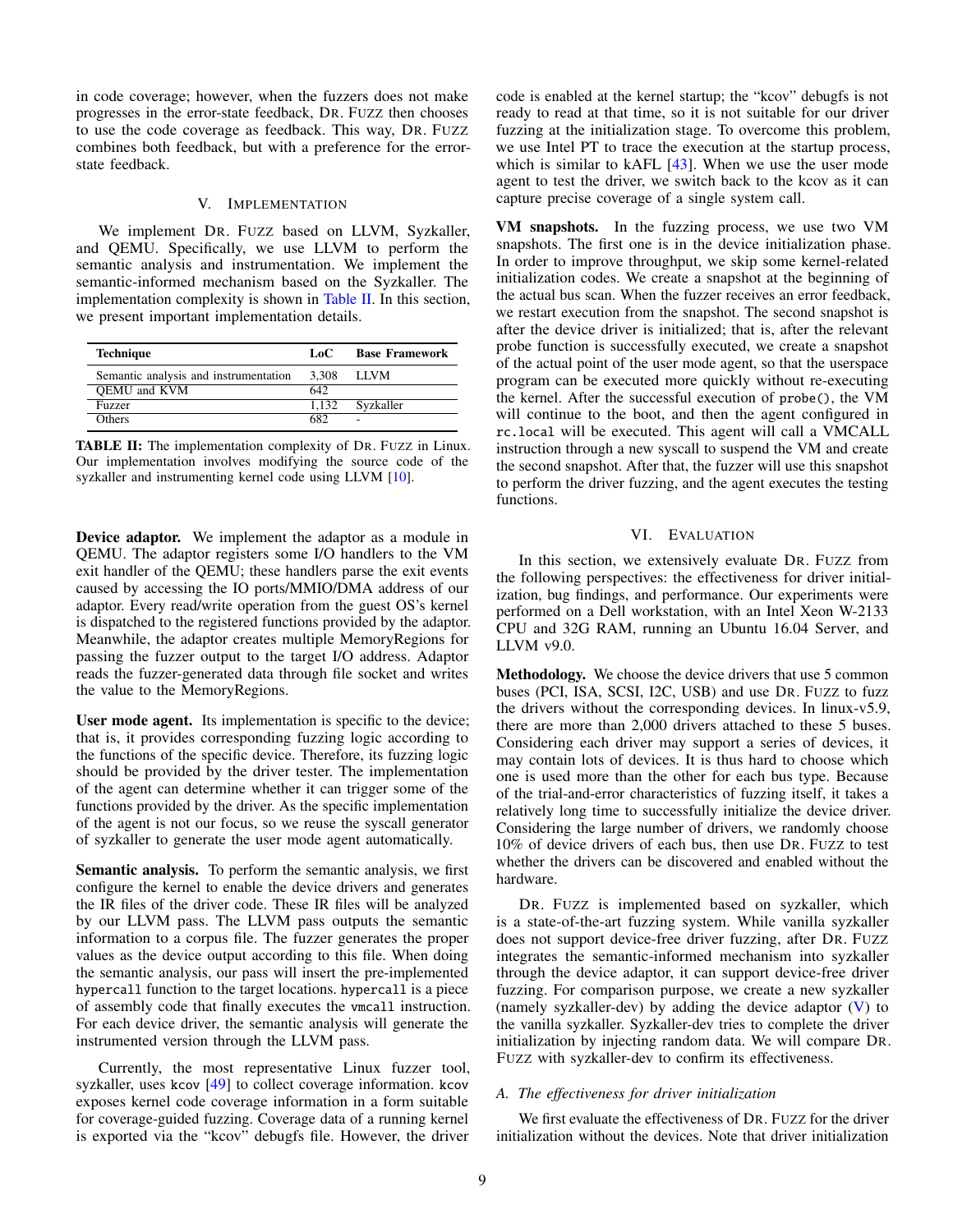<span id="page-9-1"></span>

Fig. 6: The number of device Match/Initialization with each technique. VI denotes only enabling byte-level value inference. BP denotes enabling byte-priority inference. PF denotes enabling path state feedback. FUZZ denotes syzkaller-dev, which is a the traditional fuzzing based only on code coverage.

<span id="page-9-0"></span>

| <b>Devices Driver</b>        | #Match/#Initialize/#Devs | Average time     |
|------------------------------|--------------------------|------------------|
| PCI drivers                  | 90/46/90                 | 401 <sub>s</sub> |
| ISA drivers                  | 24/16/24                 | 382s             |
| <b>SCSI</b> drivers          | 10/4/10                  | 388s             |
| I2C drivers                  | 59/56/59                 | 126s             |
| <b>USB</b> interface drivers | 31/27/31                 | 661 s            |

TABLE III: The number of device drivers initialized by DR. FUZZ. Match denotes the number of drivers DR. FUZZ can match. Initialize denotes the number of device drivers DR. FUZZ can initialize. The difference between these two is whether the probe function can return successfully. Average time denotes the average time for matching.

also includes driver matching. The difference between the two is that initialization additionally includes the execution of the probe function. Thus, initialization is more complicated than matching, and we separately evaluate the effectiveness for these two steps.

We allocate a time budget of 24 hours for each driver. [Table III](#page-9-0) shows the results. DR. FUZZ successfully matched all of these drivers. That is, DR. FUZZ successfully triggers the execution of the probe function for all drivers. DR. FUZZ further successfully initialized 149 drivers, with a success rate of almost 70%. The drivers under I2C has a higher success rate. This is mainly because the protocol of I2C bus is simpler than others, with less structures. We analyzed some drivers that DR. FUZZ cannot initialize, by checking the implementation of their probe and the fuzzing input logs. We find the main reason to be that the number of critical structures is too large, so that the budgeted fuzzing time is not enough. To further confirm our cause analysis, we run the failed drivers again with 3 hours more. Not surprisingly, DR. FUZZ is able to successfully initialize 6 more drivers. This indicates that, once we allocate more time budget for DR. FUZZ, more device drivers will be successfully initialized.

Meanwhile, the average time for matching is short. As [Table III](#page-9-0) shows, the shortest cost is the I2C driver is 126s. This is because our static analysis successfully identifies the valid values for the fields. PCI drivers and USB drivers both need more time to initialize because their structures are more complex. For example, e1000 obtains 204 bytes from inputs, and DR. FUZZ identifies the values for 86 bytes. The remaining 118 bytes have to be guessed through fuzzing at runtime. Since the time for each driver to complete the initialization is very different, the average calculation time is not statistically significant, so we only show the shortest time of driver initialization. Among the tested drivers, driver aat2870, only costs 6 minutes to be initialized successfully, which costs the shortest. The more complex PCI device driver still has a large number of drivers that failed to complete the initialization after more than 24 hours.

Comparison to syzkaller-dev in initialization. To show the effectiveness of the semantic-informed mechanism, we compare DR. FUZZ with the syzkaller-dev. We count the number of drivers initialized by syzkalle-dev. As shown in [Figure 6,](#page-9-1) almost no driver can be matched after running for 1 hour. Even after running for 24 hours, only a few I2C drivers can be matched; however, syzkaller-dev can still not initialize any of them. This result confirms the effectiveness of the semantic-informed mechanisms in DR. FUZZ.

The contributions of each technique. In order to analyze the contribution of each technique for device initialization, we break down our evaluation results. For the same device drivers, we enable the combination of byte-level value inference, bytepriority inference, and error state feedback to complete the driver initialization. We run each device driver for up to one hour, three hours, and 24 hours. [Figure 6](#page-9-1) shows the results with each technique.

Using value inference, running for 1 hour, 57 drivers were successfully matched, and no driver was successfully initialized. When using value inference and byte priority both, 112 drivers can be successfully matched. The rate is increased by 2X. However, they both still cannot initialize any drivers. This is mainly because the main I/O access methods of match and initialization are different, which leads to the reduction of hard-code address, which further makes byte-priority unable to work. With the introduction of path state feedback, 68 drivers can be successfully initialized. Path state not only allows the fuzzer to generate more appropriate values, but also provides byte-priority information when part of the value is mutation. Finally, after enabling all of the three techniques, DR. FUZZ can successfully initialize 149 of 214 device drivers, within 24 hours.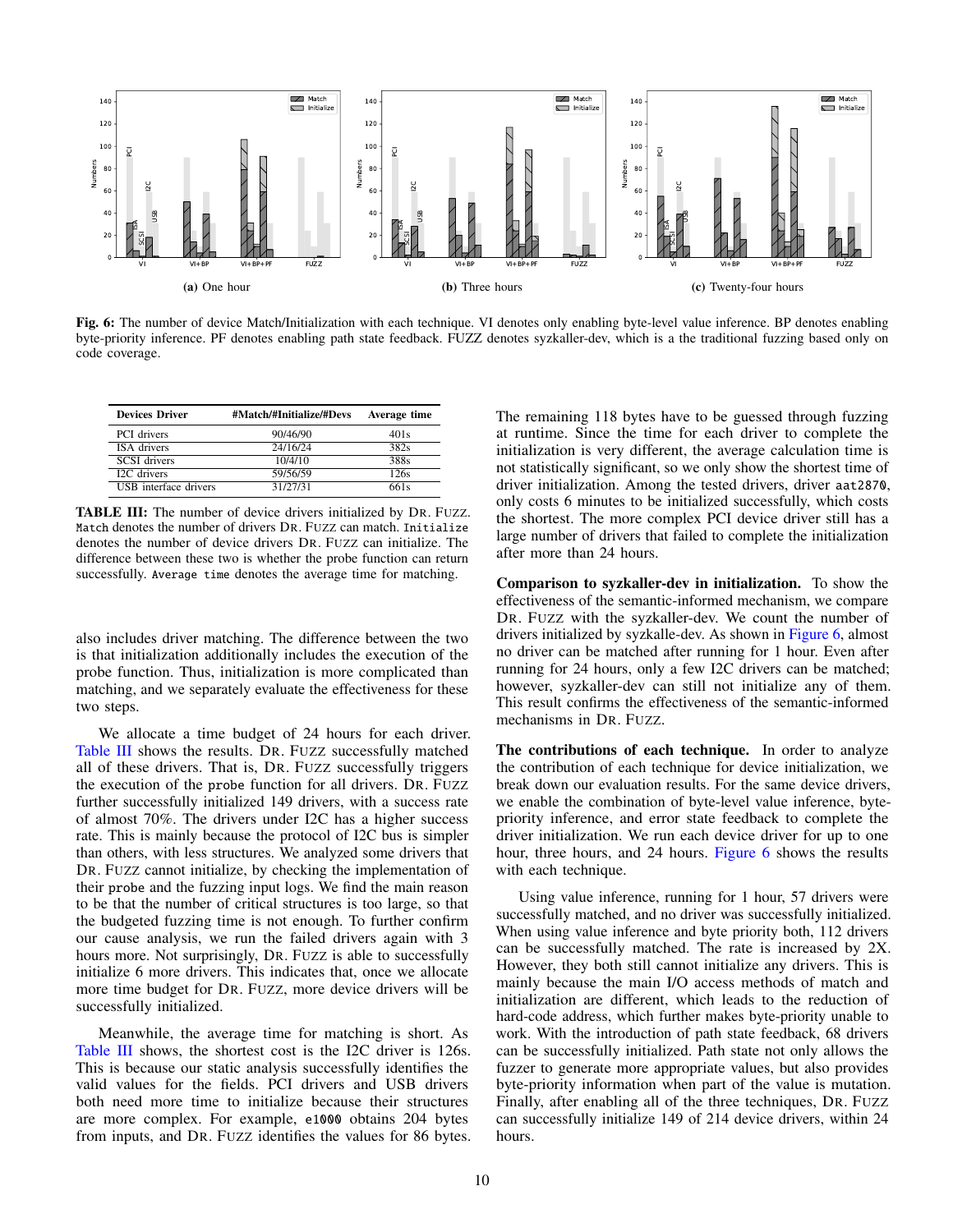It can be seen from the analysis that value inference can only complete the initialization of part of the driver. While the value inference is effective in matching, it is not effective in completing the whole initialization—the value inference alone cannot succeed in initialization. With the help of byte-priority technique, we matched more device drivers. However, without the help of the state feedback, it is difficult for byte-priority alone to produce great results, and the best results can only be produced when all three are enabled.

#### *B. Bug Finding*

Although LKDM is uniformly followed after Linux-v2.6. We chose Linux v5.9-rc8 as the target as it was the latest version as of the evaluation. To show the ability of DR. FUZZ in finding new bugs, we run DR. FUZZ for each device driver for 24 hours after the device driver is enabled. Overall, we run four instances for about four weeks with our desktop.

Across the 214 drivers, we in total found 46 unique new memory bugs. The vulnerabilities are summarized in [Table IV.](#page-10-0) In these bugs, DR. FUZZ detected 6 via a kernel warning or crash, and the checkers (KASAN [\[22\]](#page-13-5)) caught the remaining 40. These 40 bugs include slab-out-of-bounds access (8), useafter-free (13), NULL pointer dereference (19). All these bugs are critical, as they will result in memory corruption or kernel crash. For examples, pluto2 and ens1371 both are the slab-outof-bounds access bugs which can be used to compromise the system. We have submitted these findings to developers through patches and Bugzilla [\[1\]](#page-12-5); 27 have been confirmed and applied by Linux maintainers, while the remaining 19 are pending.

<span id="page-10-0"></span>

| <b>Bug</b> Type           | <b>New Bugs</b> | Crash/Checker |
|---------------------------|-----------------|---------------|
| slab-out-of-bounds access |                 | <b>KASAN</b>  |
| use-after-free access     |                 | <b>KASAN</b>  |
| general protection        |                 | Crash         |
| NULL-pointer dereference  |                 | <b>KASAN</b>  |

TABLE IV: Summary of new bugs found

#### *C. Performance*

To further show the performance of DR. FUZZ, we analyze the execution logs. We aim to show the code coverage and the throughput of the fuzzer after introducing new feedback.

Code coverage. We collect the accumulated code coverage in the driver-related code. We use different ways of collecting coverage for system boot and driver loading. The code coverage after testing 214 drivers have reached 5%, compared to the 3% without DR. FUZZ; that is, DR. FUZZ increases the coverage by 66.7%. The reason for the small coverage is that the coverage is compared to the entire system code. Because the driver codes we tested account for a very small proportion of the entire kernel code, the overall coverage is not high even after the driver is initialized. To show the coverage changes more clearly, we analyze parts of the drivers. We randomly select some drivers with different scales of code lines to investigate the details. The results are shown in [Table V.](#page-10-1)

For the selected drivers, the average coverage of driver code is less than 3% after running syzkaller for 24 hours. However, with DR. FUZZ, the average coverage of driver code is more

<span id="page-10-1"></span>

| <b>Driver</b>       | Locs   | Funs | Coverage |
|---------------------|--------|------|----------|
| aat2870             | 541    | 8    | 5.8%     |
| $pluto\overline{2}$ | 621    | 8    | 3.9%     |
| 8139too             | 1,826  | 23   | 1.2%     |
| maestro             | 1,897  | 12   | 1.6%     |
| dl2k                | 2,121  | 18   | 0.9%     |
| $p$ cnet $32$       | 2.544  | 21   | 1.4%     |
| be2net              | 3,542  | 24   | 1.1%     |
| forcedeth           | 5,624  | 24   | 1.1%     |
| et131x              | 8.455  | 32   | 1.5%     |
| e1000               | 14.861 | 43   | 0.8%     |

TABLE V: Code coverage. Locs describes the total lines of the driver code. Funcs is the number of the executed functions.

than 5% after running for only 24 hours. aat2870 has the highest coverage as the I2C protocol is simpler than other bus drivers. It has 16 functions. The number of executed functions is 8. The function coverage is 50%. As the unexecuted functions include complicated ones, the code coverage is only 18%.

Indeed, the overall coverage is not high. It is worth noting that in this experiment, we only target system calls and fuzz for only 24 hours. According to the comparison (Table V) in HFL [\[24\]](#page-13-13), syzkaller has already outperformed many other kernel fuzzers. Even in their much higher-performance testing environment, syzkaller achieves only a 7.9% of code coverage after 50 hours, and HFL is only slightly better than syzkaller, with a 33% increase. Therefore, DR. FUZZ's achievement in increasing coverage is actually significant.

Fuzzing Throughput. [Figure 7](#page-10-2) shows the execution speed of

<span id="page-10-2"></span>

Fig. 7: DR. FUZZ fuzzing throughput (execs/second) measured every 10 minutes for 3 hours

DR. FUZZ in a sampled period of 3 hours. The figure shows that DR. FUZZ achieves a fuzzing throughput ranging from 21–33 exec/sec, much lower than the fuzzers for userspace program where fuzzer often achieve up to thousands of executions per second. However, driver fuzzing is generally slow. In fact, DR. FUZZ outperforms existing driver fuzzers in throughput. To compare with the syzkaller, the average throughput is actually increased from 24.2/s to 28.7/s, i.e., by 18%. The main reason is that the feedback of error states execution effectively accelerates the fuzzing process.

#### *D. The semi-malformed input generation*

As we mentioned in  $\S I$ , the semantic-informed mechanism is generic. After a successful initialization, we can also use our semantic-informed mechanism to generate semi-malformed inputs to improve the code coverage and throughput of driver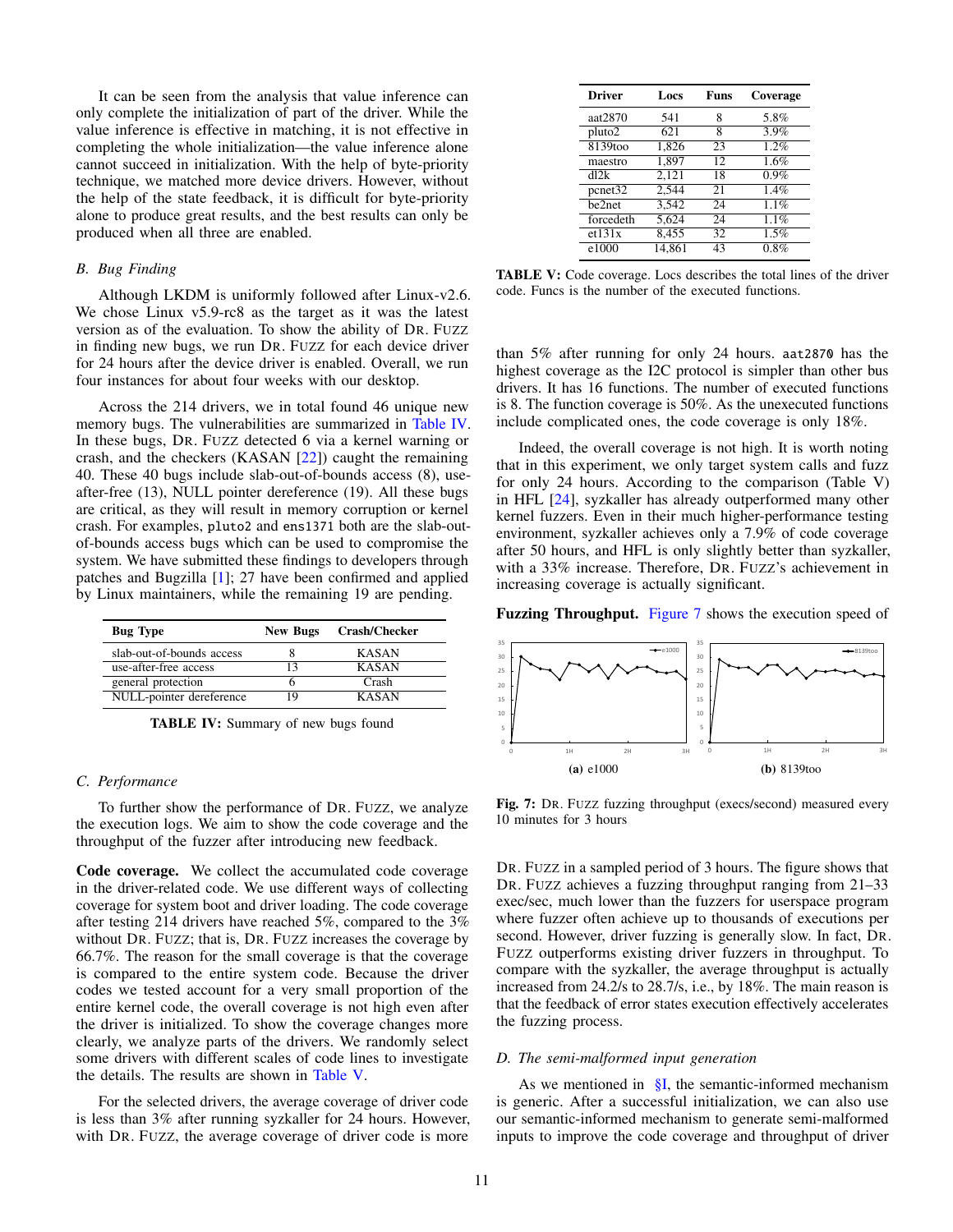fuzzing. To show its effectiveness, we further collect the coverage after the kernel initializes the driver successfully with 24 hours. In this experiment, we instead employ our state feedback to prioritize error states instead of normal states, i.e., breadth first, as opposed to depth first in initialization. [Figure 8](#page-11-1) shows the coverage.

<span id="page-11-1"></span>

Fig. 8: The coverage of using each technique after the device initialization. VI denotes only enabling byte-level value inference. BP denotes enabling byte-priority inference. PF denotes enabling path state feedback. FUZZ denotes the baseline—coverage-only fuzzing.

From the figure, we can see that compared to the original syzkaller, the coverage of all drivers increased. Among them, the improvement is the most significant when all of the three techniques are used. The average code coverage has increased from 1.6% to about 4.8%, by 200% or 3X. When we only use byte-level value inference, the coverage of DR. FUZZ is closer to syzkaller, and the average coverage has increased from 1.6% to 1.8%. After the device is initialized, the I/O operations are mainly composed of a large number of MMIO and DMA operations, and these operations rarely contain fixed candidate values, so the effect of value inference is reduced. And state feedback still provides a good fuzzing guidance. This is mainly due to the large number of error states before and after initialization, so it can guide fuzzing to generate malformed data which makes the fuzzer execute broader paths.

## *E. Compared to Related Tools*

We compare DR. FUZZ against other driver testing/bug finding tools to demonstrate its importance and uniqueness.

| Fuzzer         | <b>Device</b><br>free | <b>Multiple</b><br><b>buses</b> | <b>Semantic</b> | Coverage<br>guide | <b>New</b><br>feedback |
|----------------|-----------------------|---------------------------------|-----------------|-------------------|------------------------|
| <b>USBFuzz</b> |                       |                                 |                 |                   |                        |
| Svzkaller      |                       |                                 |                 |                   |                        |
| DR. FUZZ       |                       |                                 |                 |                   |                        |

TABLE VI: Comparison of Virtual-Device Fuzzers

We compare DR. FUZZ with syzkaller and USBFuzz. USBFuzz is a portable, flexible, and modular framework for fuzz-testing USB drivers. At its core, USBFuzz uses a softwareemulated USB device to provide random device data to drivers (when they perform IO operations). Syzkaller, a state-of-theart kernel fuzzer, is an unsupervised coverage-guided kernel

fuzzer. We reused its sysgen as our user mode agent. Syzkaller supports fuzzing the Linux kernel USB subsystem.

We compare these three tools from multiple aspects, and the results are shown in Table 6. Although syzkaller is currently the most widely used kernel fuzzing tool, there are still many problems with this tool in driver fuzzing. Though syzkaller currently provides support for USB hardware, it is still unable to test other bus device drivers. USBFuzz solves the USB device driver testing problem very well, but as it implements an emulated USB device in the QEMU, it cannot be used to test other device drivers such as PCI devices. We both implement fake device to attach to the target system through the Qemu. However, USBFuzz only focuses on the USB bus drivers. More importantly, there is a large amount of interesting information in the device driver code, and USBFuzz does not make full use of the semantics to help the fuzzing. DR. FUZZ is generic and can support multiple buses and provide the byte-priority of input mutation. It also provides new feedback using error states.

#### VII. RELATED WORK

<span id="page-11-0"></span>Device emulation. Thunderclap [\[29\]](#page-13-2) develops a peripheral device emulation platform that utilizes a CPU on the FPGA to implement a full software model of an arbitrary peripheral device. It needs hardware (FPGA) and depends on the qemu device simulation code. POTUS [\[37\]](#page-14-14) is a bug-detection system that is built on the S2E framework and can automatically identify vulnerabilities in USB device drivers for Linux. It presents a new method for simulating a virtual USB device based on the QEMU, allowing people to test arbitrary client drivers. MARSS [\[36\]](#page-14-15) provides a simulation framework for x86 full system, which can simulate various IO devices. However, these simulation both needs manual analysis and only supports limited devices. They are inefficient and time-consuming to be used for Linux drivers testing.

Code analysis on driver. Dr. CHECKER [\[28\]](#page-13-14) is a bugfinding tool for Linux kernel drivers based on program analysis techniques. Microsoft's Static Driver Verifier (SDV) [\[48\]](#page-14-16) identifies API-misuse using static data-flow analysis. Linux Driver Verification (LDV) [\[5\]](#page-12-6) is a tool based on BLAST which offers precise pointer analysis. The liberal use of pointers in the kernel makes the result not precise. Charm [\[46\]](#page-14-17) is a system that can dynamically analyze device drivers of mobile systems. Charm can execute device drivers in a virtual machine of workstations based on remote device driver execution. These tools both have a high false positive rate, whose results need to be confirmed manually. Agamotto [\[45\]](#page-14-7) is a dynamic-analysis system around lightweight VM checkpointing primitives and can fuzz USB and PCI drivers of Linux. However, it cannot do the fuzzing for the specific device driver. SADA [\[4\]](#page-12-7) is a static-analysis approach to automatically detect unsafe DMA accesses in device drivers. It cannot support the device driver running to provide the specific input to trigger the bugs.

SymDrive [\[40\]](#page-14-0) is a symbolic execution system that can test drivers of the Linux kernel and FreeBSD through symbolize the devices and corresponding input without accessing the devices. SymDrive proposes favor-success path-selection algorithm that also exploits the function's return value. However, its aggressive path pruning may terminate paths that lead to bugs. In addition,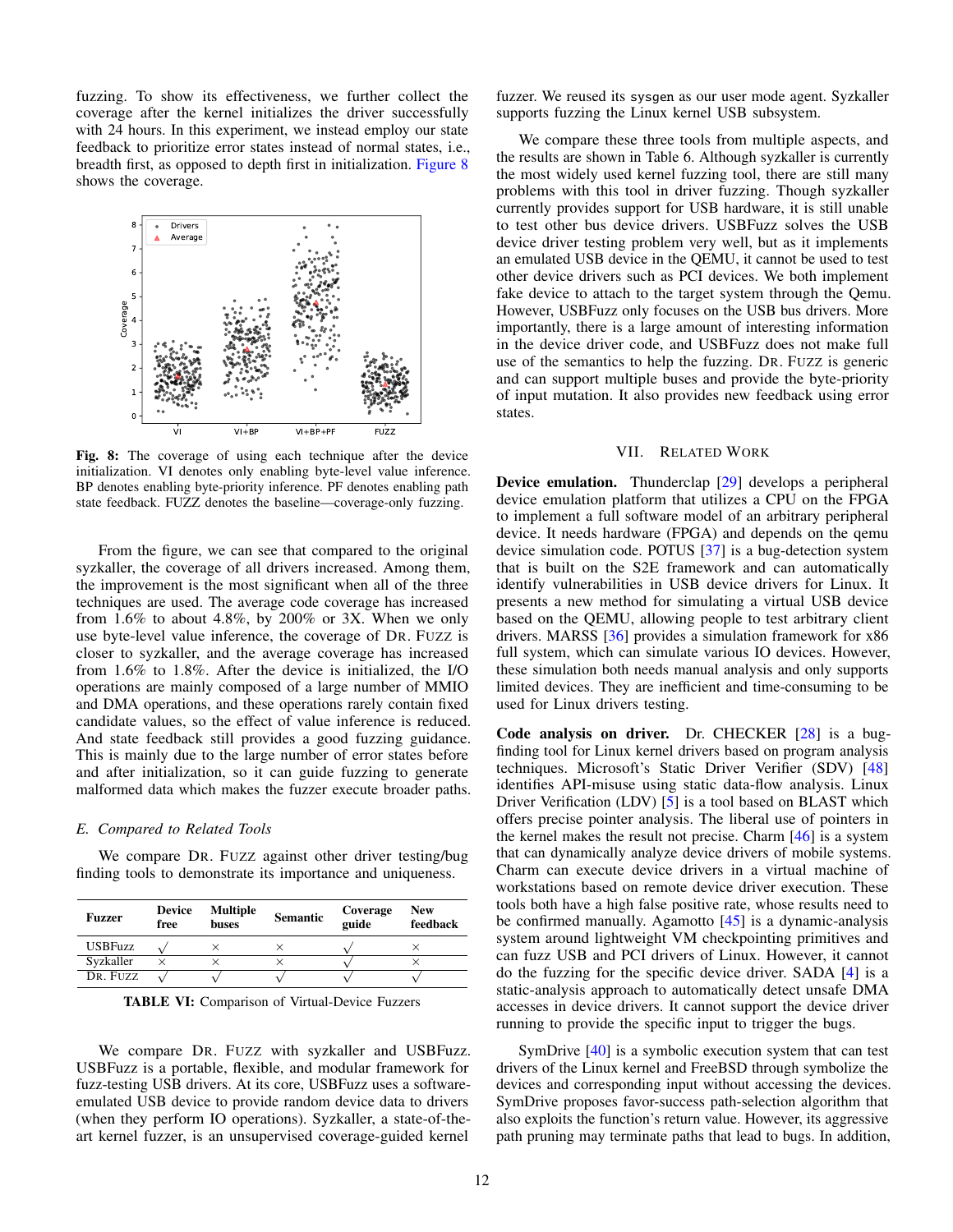as a symbolic execution–based system, SymDrive is limited in scalability and performance. The I/O address is very large in the Linux kernel, and symbolizing the large input space would be impractical; also, symbolic execution often leads to path explosion. In particular, SymDrive tested only 21 Linux drivers. Mousse  $[26]$  is a system that analyzes programs that cannot be virtualized, such as OS services managing I/O devices. FirmUSB [\[18\]](#page-13-16) is a domain informed firmware analysis tool, which uses domain knowledge of USB protocol to test firmware images through symbolic execution. Considering the challenges in modeled OS services and complicated driver code, the works are still hard to support all drivers.

Driver Fuzzing. USBFuzz [\[38\]](#page-14-18) is a flexible and modular tool for fuzz-testing USB drivers. It uses a software-emulated USB device to generate random device inputs and further test USB drivers in the Linux kernel, macOS, etc. It only focuses on the USB drivers and does not exploit semantic information. DIFUZE [\[11\]](#page-13-7) is an interface-aware fuzzing, which can effectively test Linux kernel drivers through a set of ioctl interfaces. DIFUZE focuses on the userspace-kernel boundary, while our work focuses on the hardware-OS boundary. PeriScope [\[44\]](#page-14-6) is a generic probing framework that can detect bugs in device drivers, which addresses the analysis needs of two types of peripheral interface mechanisms, MMIO and DMA. Wdev-Fuzzer [\[30\]](#page-14-19) is a fuzzer that can analyze device drivers of communication protocols, such as Wi-Fi device driver. Sylvester Keil et al. [\[21\]](#page-13-17) presented a fuzzing system for 802.11 devices by moving the target system into a simulated environment and replacing the complex communication with high-level interprocess communication. They both do not use any semantic information to improve the fuzzing.

Firmware re-hosting. HALucinator [\[9\]](#page-13-18) can re-host firmware with the virtual device. It provides replacements for hardware abstraction layers (HAL) functions to support the firmware execution. However, HAL is now deprecated on most Linux distributions. P2IM [\[13\]](#page-13-19) generates processor-peripheral interface models to enable hardware independent and scalable firmware testing. It only focuses on microcontrollers that is simple than the general processor. Jetset [\[19\]](#page-13-20) uses directed symbolic execution to info the values that need to be read from devices to progress toward the goal address. It does not use the semantics of the device drivers. Pretender [\[17\]](#page-13-21) records the low-level hardware interactions and creates the modeled peripherals to provide full-system emulation of the embedded firmware. It requires recording the interactions first, which is almost impossible when doing the driver fuzzing without the device. EASIER [\[39\]](#page-14-20) proposes a dynamic ex-vivo device driver analysis for Android phones. It utilizes the evasion kernel to load and initialize drivers by copying the device tree from host kernel or generating the device tree entry from random content. Its evaluation shows it cannot build the proper struct to initialize the driver without the host device tree. However, DR. FUZZ automatically create "driver initializers" to construct the proper structure.

## VIII. CONCLUSION

<span id="page-12-3"></span>In this paper, we presented DR. FUZZ, a new device-free driver fuzzer. DR. FUZZ eliminates a bottleneck in existing driver fuzzing. At the core of DR. FUZZ is the new semanticinformed mechanism. The mechanism is based on two insights. First, based on our characteristics study of the device drivers, we find that the device drivers enforce validation chains for initialization, so properly constructing the data structures to pass the validation chains will allow us to enable the driver without the devices. Second, we find that the driver code contains rich and useful semantic information that can help use figure out expected valid inputs from the devices. We proposed three new techniques to make the semantic-informed mechanism practical: the byte-level and field-sensitive value inference, byte-priority inference, and error state as feedback. We implemented DR. FUZZ and thoroughly evaluated its effectiveness and performance. DR. FUZZ successfully run drivers without the corresponding devices. Evaluation results show that DR. FUZZ even outperforms existing driver fuzzers equipped with hardware—increasing the code coverage by 70% and the throughput by 18%. With DR. FUZZ, we also find 46 new bugs in the Linux drivers.

#### ACKNOWLEDGMENT

We would like to thank the anonymous reviewers for their feedback and suggestions. Wenjia Zhao was supported in part by China Scholarship Council. Kangjie Lu and Qiushi Wu were supported in part by NSF awards CNS-1815621, CNS-1931208 and CNS-2045478. Yong Qi was supported in part by the Blockchian Core Technology Strategic Research Program under Grant 2020KJ010801. Any opinions, findings, conclusions or recommendations expressed in this material are those of the authors and do not necessarily reflect the views of NSF.

#### **REFERENCES**

- <span id="page-12-5"></span>[1] "Bugzilla," [http://www.bugzilla.org/.](http://www.bugzilla.org/)
- <span id="page-12-0"></span>[2] "Usbguard." [Online]. Available: [https://usbguard.github.](https://usbguard.github.io/)  $\frac{i\omega}{[3]}$  "The
- <span id="page-12-4"></span>linux driver implementer's api guide," 2020, https://www.kernel.org/doc/html/v4.11/driverapi/index.html.
- <span id="page-12-7"></span>[4] J. Bai, T. Li, K. Lu, and S. Hu, "Static detection of unsafe DMA accesses in device drivers," in *30th USENIX Security Symposium, USENIX Security 2021, August 11-13, 2021*, M. Bailey and R. Greenstadt, Eds. USENIX Association, 2021, pp. 1629–1645. [Online]. Available: [https://www.usenix.org/conference/](https://www.usenix.org/conference/usenixsecurity21/presentation/bai) [usenixsecurity21/presentation/bai](https://www.usenix.org/conference/usenixsecurity21/presentation/bai)
- <span id="page-12-6"></span>[5] T. Ball, E. Bounimova, B. Cook, V. Levin, J. Lichtenberg, C. McGarvey, B. Ondrusek, S. K. Rajamani, and A. Ustuner, "Thorough static analysis of device drivers," in *Proceedings of the 2006 EuroSys Conference, Leuven, Belgium, April 18-21, 2006*, Y. Berbers and W. Zwaenepoel, Eds. ACM, 2006, pp. 73–85. [Online]. Available: <https://doi.org/10.1145/1217935.1217943>
- <span id="page-12-1"></span>[6] F. Bellard, "Qemu, a fast and portable dynamic translator," in *Proceedings of the FREENIX Track: 2005 USENIX Annual Technical Conference, April 10-15, 2005, Anaheim, CA, USA*. USENIX, 2005, pp. 41–46. [Online]. Available: [http://www.usenix.org/events/](http://www.usenix.org/events/usenix05/tech/freenix/bellard.html) [usenix05/tech/freenix/bellard.html](http://www.usenix.org/events/usenix05/tech/freenix/bellard.html)
- <span id="page-12-2"></span>[7] J. Caballero, H. Yin, Z. Liang, and D. X. Song, "Polyglot: automatic extraction of protocol message format using dynamic binary analysis," in *Proceedings of the 2007 ACM Conference on Computer and Communications*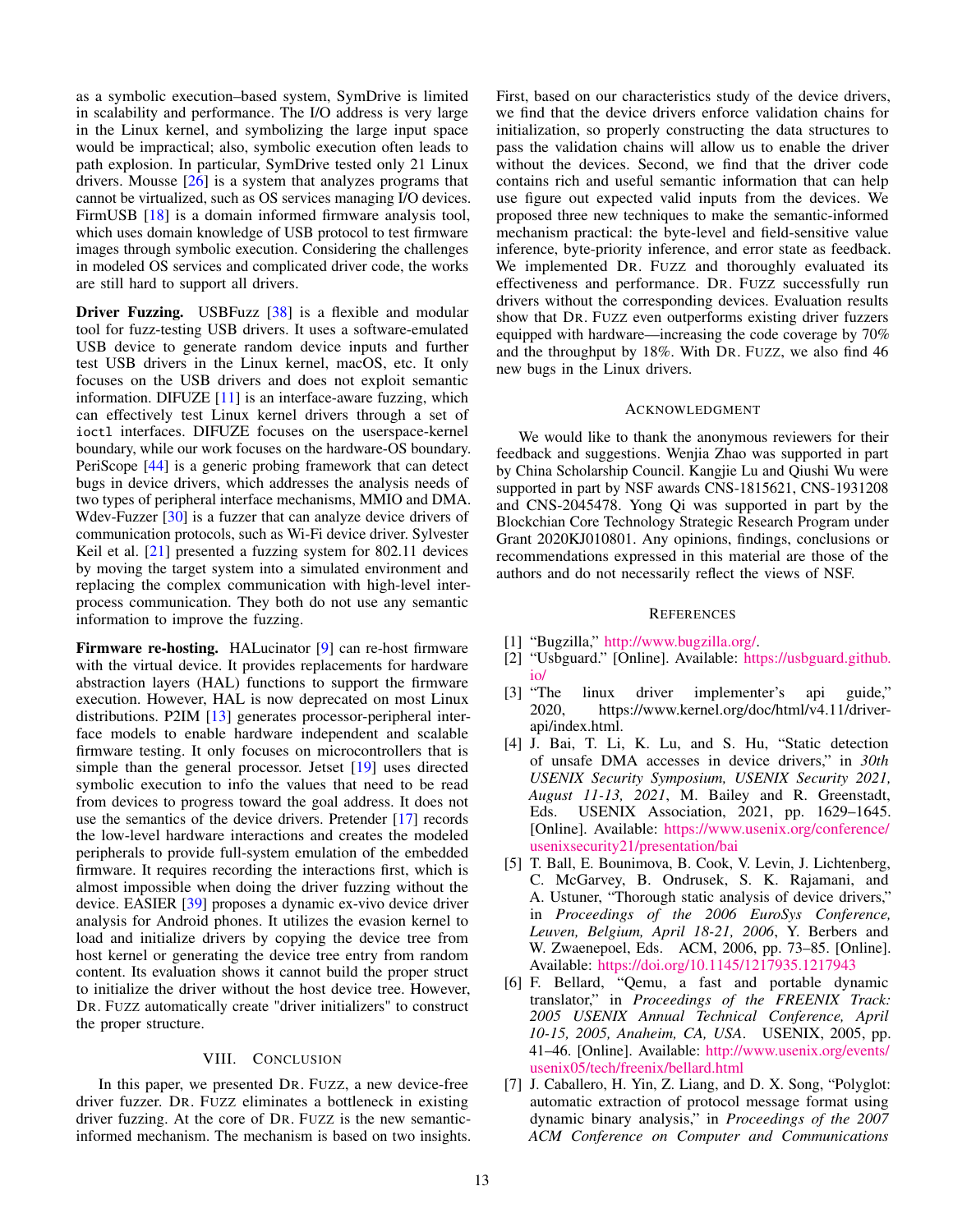*Security, CCS 2007, Alexandria, Virginia, USA, October 28-31, 2007*, P. Ning, S. D. C. di Vimercati, and P. F. Syverson, Eds. ACM, 2007, pp. 317–329. [Online]. Available: <https://doi.org/10.1145/1315245.1315286>

- <span id="page-13-1"></span>[8] A. Chou, J. Yang, B. Chelf, S. Hallem, and D. Engler, "An empirical study of operating systems errors," in *Proceedings of the eighteenth ACM symposium on Operating systems principles*, 2001, pp. 73–88.
- <span id="page-13-18"></span>[9] A. A. Clements, E. Gustafson, T. Scharnowski, P. Grosen, D. Fritz, C. Kruegel, G. Vigna, S. Bagchi, and M. Payer, "Halucinator: Firmware re-hosting through abstraction layer emulation," in *29th USENIX Security Symposium, USENIX Security 2020, August 12-14, 2020*, S. Capkun and F. Roesner, Eds. USENIX Association, 2020, pp. 1201–1218. [Online]. Available: [https://www.usenix.org/](https://www.usenix.org/conference/usenixsecurity20/presentation/clements) [conference/usenixsecurity20/presentation/clements](https://www.usenix.org/conference/usenixsecurity20/presentation/clements)
- <span id="page-13-12"></span>[10] T. L. compiler infrastructure. [Online], 2019, [https:](https://llvm.org/) [//llvm.org/.](https://llvm.org/)
- <span id="page-13-7"></span>[11] J. Corina, A. Machiry, C. Salls, Y. Shoshitaishvili, S. Hao, C. Kruegel, and G. Vigna, "DIFUZE: interface aware fuzzing for kernel drivers," in *Proceedings of the 2017 ACM SIGSAC Conference on Computer and Communications Security, CCS 2017, Dallas, TX, USA, October 30 - November 03, 2017*, B. M. Thuraisingham, D. Evans, T. Malkin, and D. Xu, Eds. ACM, 2017, pp. 2123–2138. [Online]. Available: <https://doi.org/10.1145/3133956.3134069>
- <span id="page-13-8"></span>[12] W. Cui, M. Peinado, K. Chen, H. J. Wang, and L. Irún-Briz, "Tupni: automatic reverse engineering of input formats," in *Proceedings of the 2008 ACM Conference on Computer and Communications Security, CCS 2008, Alexandria, Virginia, USA, October 27- 31, 2008*, P. Ning, P. F. Syverson, and S. Jha, Eds. ACM, 2008, pp. 391–402. [Online]. Available: <https://doi.org/10.1145/1455770.1455820>
- <span id="page-13-19"></span>[13] B. Feng, A. Mera, and L. Lu, "P2IM: scalable and hardware-independent firmware testing via automatic peripheral interface modeling," in *29th USENIX Security Symposium, USENIX Security 2020, August 12-14, 2020*, S. Capkun and F. Roesner, Eds. USENIX Association, 2020, pp. 1237–1254. [Online]. Available: [https://www.](https://www.usenix.org/conference/usenixsecurity20/presentation/feng) [usenix.org/conference/usenixsecurity20/presentation/feng](https://www.usenix.org/conference/usenixsecurity20/presentation/feng)
- <span id="page-13-3"></span>[14] T. Goodspeed and S. Bratus, "Facedancer usb: Exploiting the magic school bus," in *Proceedings of the REcon 2012 Conference*, 2012.
- <span id="page-13-6"></span>[15] Google, "Kernelmemorysanitizer, a detector of uses of uninitialized memory in the linux kernel," 2018, [https:](https://github.com/google/kmsan) [//github.com/google/kmsan.](https://github.com/google/kmsan)
- <span id="page-13-11"></span>[16] H. S. Gunawi, C. Rubio-González, A. C. Arpaci-Dusseau, R. H. Arpaci-Dusseau, and B. Liblit, "Eio: Error handling is occasionally correct." in *FAST*, vol. 8, 2008, pp. 1–16.
- <span id="page-13-21"></span>[17] E. Gustafson, M. Muench, C. Spensky, N. Redini, A. Machiry, Y. Fratantonio, D. Balzarotti, A. Francillon, Y. R. Choe, C. Kruegel, and G. Vigna, "Toward the analysis of embedded firmware through automated re-hosting," in *22nd International Symposium on Research in Attacks, Intrusions and Defenses, RAID 2019, Chaoyang District, Beijing, China, September 23-25, 2019*. USENIX Association, 2019, pp. 135–150. [Online]. Available: [https://www.usenix.org/conference/](https://www.usenix.org/conference/raid2019/presentation/gustafson) [raid2019/presentation/gustafson](https://www.usenix.org/conference/raid2019/presentation/gustafson)
- <span id="page-13-16"></span>[18] G. Hernandez, F. Fowze, D. Tian, T. Yavuz, and K. R.

Butler, "Firmusb: Vetting usb device firmware using domain informed symbolic execution," in *Proceedings of the 2017 ACM SIGSAC Conference on Computer and Communications Security*, 2017, pp. 2245–2262.

- <span id="page-13-20"></span>[19] E. Johnson, M. Bland, Y. Zhu, J. Mason, S. Checkoway, S. Savage, and K. Levchenko, "Jetset: Targeted firmware rehosting for embedded systems," in *30th USENIX Security Symposium, USENIX Security 2021, August 11-13, 2021*, M. Bailey and R. Greenstadt, Eds. USENIX Association, 2021, pp. 321–338. [Online]. Available: [https://www.usenix.org/conference/](https://www.usenix.org/conference/usenixsecurity21/presentation/johnson) [usenixsecurity21/presentation/johnson](https://www.usenix.org/conference/usenixsecurity21/presentation/johnson)
- <span id="page-13-0"></span>[20] A. Kadav and M. M. Swift, "Understanding modern device drivers," in *Proceedings of the 17th International Conference on Architectural Support for Programming Languages and Operating Systems, ASPLOS 2012, London, UK, March 3-7, 2012*, T. Harris and M. L. Scott, Eds. ACM, 2012, pp. 87–98. [Online]. Available: <https://doi.org/10.1145/2150976.2150987>
- <span id="page-13-17"></span>[21] S. Keil and C. Kolbitsch, "Stateful fuzzing of wireless device drivers in an emulated environment," *Black Hat Japan*, 2007.
- <span id="page-13-5"></span>[22] L. kernel document, "The kernel address sanitizer (kasan)," 2018, [https://www.kernel.org/doc/html/v4.12/dev-tools/](https://www.kernel.org/doc/html/v4.12/ dev-tools/kasan.html) [kasan.html.](https://www.kernel.org/doc/html/v4.12/ dev-tools/kasan.html)
- <span id="page-13-4"></span>[23] D. Kierznowski, "Badusb 2.0: Usb man in the middle attacks," *Retrieved from RoyalHolloway: https://www. royalholloway. ac. uk/isg/documents/pdf/technicalreports/2016/rhul-isg-2016-7-david-kierznowski. pdf*, 2016.
- <span id="page-13-13"></span>[24] K. Kim, D. R. Jeong, C. H. Kim, Y. Jang, I. Shin, and B. Lee, "Hfl: Hybrid fuzzing on the linux kernel."
- <span id="page-13-9"></span>[25] Z. Lin, X. Jiang, D. Xu, and X. Zhang, "Automatic protocol format reverse engineering through context-aware monitored execution," in *Proceedings of the Network and Distributed System Security Symposium, NDSS 2008, San Diego, California, USA, 10th February - 13th February 2008*. The Internet Society, 2008. [Online]. Available: [https://www.ndss-symposium.org/ndss2008/automatic](https://www.ndss-symposium.org/ndss2008/automatic-protocol-format-reverse-engineering-through-context-aware-monitored-execution/)[protocol-format-reverse-engineering-through-context](https://www.ndss-symposium.org/ndss2008/automatic-protocol-format-reverse-engineering-through-context-aware-monitored-execution/)[aware-monitored-execution/](https://www.ndss-symposium.org/ndss2008/automatic-protocol-format-reverse-engineering-through-context-aware-monitored-execution/)
- <span id="page-13-15"></span>[26] Y. Liu, H. Hung, and A. A. Sani, "Mousse: a system for selective symbolic execution of programs with untamed environments," in *EuroSys '20: Fifteenth EuroSys Conference 2020, Heraklion, Greece, April 27-30, 2020*, A. Bilas, K. Magoutis, E. P. Markatos, D. Kostic, and M. I. Seltzer, Eds. ACM, 2020, pp. 34:1–34:15. [Online]. Available: <https://doi.org/10.1145/3342195.3387556>
- <span id="page-13-10"></span>[27] K. Lu, A. Pakki, and Q. Wu, "Detecting missing-check bugs via semantic-and context-aware criticalness and constraints inferences," in *28th* {*USENIX*} *Security Symposium (*{*USENIX*} *Security 19)*, 2019, pp. 1769–1786.
- <span id="page-13-14"></span>[28] A. Machiry, C. Spensky, J. Corina, N. Stephens, C. Kruegel, and G. Vigna, "DR. CHECKER: A soundy analysis for linux kernel drivers," in *26th USENIX Security Symposium, USENIX Security 2017, Vancouver, BC, Canada, August 16-18, 2017*, E. Kirda and T. Ristenpart, Eds. USENIX Association, 2017, pp. 1007–1024. [Online]. Available: [https://www.usenix.org/conference/](https://www.usenix.org/conference/usenixsecurity17/technical-sessions/presentation/machiry) [usenixsecurity17/technical-sessions/presentation/machiry](https://www.usenix.org/conference/usenixsecurity17/technical-sessions/presentation/machiry)
- <span id="page-13-2"></span>[29] A. T. Markettos, C. Rothwell, B. F. Gutstein, A. Pearce, P. G. Neumann, S. W. Moore, and R. N. M.